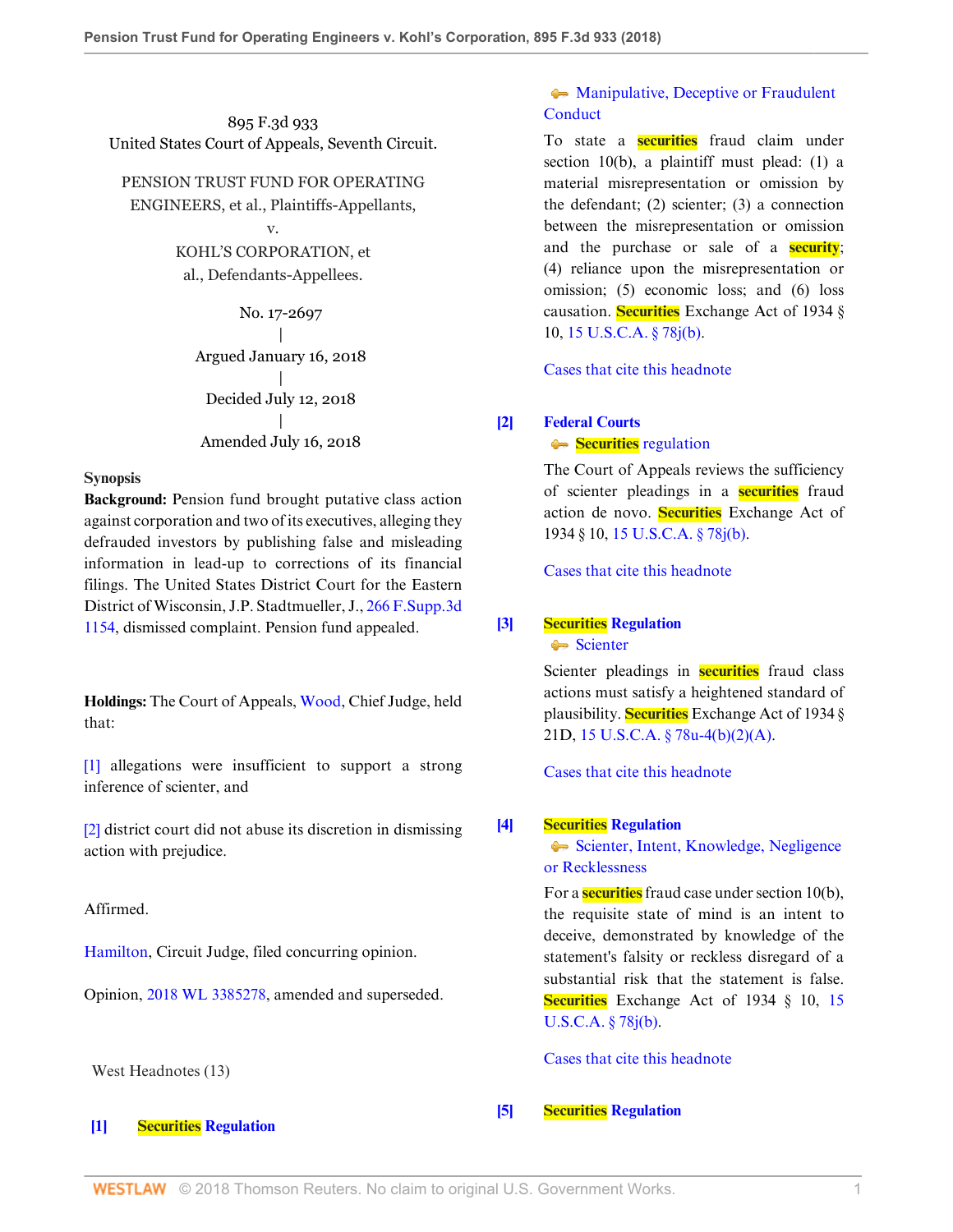#### [Scienter](http://www.westlaw.com/Browse/Home/KeyNumber/349Bk60.51(2)/View.html?docGuid=Ie706b960891b11e8a5b89e7029628dd3&originationContext=document&vr=3.0&rs=cblt1.0&transitionType=DocumentItem&contextData=(sc.Search))

In determining whether a **securities** fraud complaint gives rise to a strong inference of scienter, the allegations in the complaint are accepted as true and taken collectively. **Securities** Exchange Act of 1934 § 10, [15](http://www.westlaw.com/Link/Document/FullText?findType=L&pubNum=1000546&cite=15USCAS78J&originatingDoc=Ie706b960891b11e8a5b89e7029628dd3&refType=SP&originationContext=document&vr=3.0&rs=cblt1.0&transitionType=DocumentItem&contextData=(sc.Search)#co_pp_a83b000018c76) [U.S.C.A. § 78j\(b\).](http://www.westlaw.com/Link/Document/FullText?findType=L&pubNum=1000546&cite=15USCAS78J&originatingDoc=Ie706b960891b11e8a5b89e7029628dd3&refType=SP&originationContext=document&vr=3.0&rs=cblt1.0&transitionType=DocumentItem&contextData=(sc.Search)#co_pp_a83b000018c76)

#### [Cases that cite this headnote](http://www.westlaw.com/Link/RelatedInformation/DocHeadnoteLink?docGuid=Ie706b960891b11e8a5b89e7029628dd3&headnoteId=204499854600520180810035924&originationContext=document&vr=3.0&rs=cblt1.0&transitionType=CitingReferences&contextData=(sc.Search))

## <span id="page-1-1"></span>**[\[6\]](#page-3-5) [Securities Regulation](http://www.westlaw.com/Browse/Home/KeyNumber/349B/View.html?docGuid=Ie706b960891b11e8a5b89e7029628dd3&originationContext=document&vr=3.0&rs=cblt1.0&transitionType=DocumentItem&contextData=(sc.Search))**

#### [Scienter](http://www.westlaw.com/Browse/Home/KeyNumber/349Bk60.51(2)/View.html?docGuid=Ie706b960891b11e8a5b89e7029628dd3&originationContext=document&vr=3.0&rs=cblt1.0&transitionType=DocumentItem&contextData=(sc.Search))

In determining whether a **securities** fraud complaint gives rise to a strong inference of scienter, courts must consider the relative probability of whether, taken as a whole, the false statements alleged were the result of merely careless mistakes at the management level based on false information fed it from below or reflect an intent to deceive or a reckless indifference to whether the statements were misleading; if the latter inference is not at least as compelling as the former, dismissal is appropriate. **Securities** Exchange Act of 1934 § 10, [15 U.S.C.A. § 78j\(b\).](http://www.westlaw.com/Link/Document/FullText?findType=L&pubNum=1000546&cite=15USCAS78J&originatingDoc=Ie706b960891b11e8a5b89e7029628dd3&refType=SP&originationContext=document&vr=3.0&rs=cblt1.0&transitionType=DocumentItem&contextData=(sc.Search)#co_pp_a83b000018c76)

#### [Cases that cite this headnote](http://www.westlaw.com/Link/RelatedInformation/DocHeadnoteLink?docGuid=Ie706b960891b11e8a5b89e7029628dd3&headnoteId=204499854600620180810035924&originationContext=document&vr=3.0&rs=cblt1.0&transitionType=CitingReferences&contextData=(sc.Search))

#### <span id="page-1-0"></span>**[\[7\]](#page-5-0) [Securities Regulation](http://www.westlaw.com/Browse/Home/KeyNumber/349B/View.html?docGuid=Ie706b960891b11e8a5b89e7029628dd3&originationContext=document&vr=3.0&rs=cblt1.0&transitionType=DocumentItem&contextData=(sc.Search))** [Scienter](http://www.westlaw.com/Browse/Home/KeyNumber/349Bk60.51(2)/View.html?docGuid=Ie706b960891b11e8a5b89e7029628dd3&originationContext=document&vr=3.0&rs=cblt1.0&transitionType=DocumentItem&contextData=(sc.Search))

Pension fund's allegations that corporation made several false financial disclosures regarding its lease accounting practices in the lead-up to three separate corrections to its accounting practices, which required restatement of several years' worth of financial statements, that corporate executives should have known of the accounting errors earlier on because of corporation's aggressive renovation and construction of stores, and that corporate executives and insiders made suspicious stock sales were insufficient to support a strong inference of scienter, as required to state claim for **securities** fraud under section 10(b) and Rule 10b-5; although pension fund argued that the repeated accounting errors related to a core part of its business demonstrated recklessness at least, the major errors were unrelated and dissimilar. **Securities** Exchange Act of 1934 § 10, [15 U.S.C.A. § 78j\(b\);](http://www.westlaw.com/Link/Document/FullText?findType=L&pubNum=1000546&cite=15USCAS78J&originatingDoc=Ie706b960891b11e8a5b89e7029628dd3&refType=SP&originationContext=document&vr=3.0&rs=cblt1.0&transitionType=DocumentItem&contextData=(sc.Search)#co_pp_a83b000018c76) [17 C.F.R. §](http://www.westlaw.com/Link/Document/FullText?findType=L&pubNum=1000547&cite=17CFRS240.10B-5&originatingDoc=Ie706b960891b11e8a5b89e7029628dd3&refType=LQ&originationContext=document&vr=3.0&rs=cblt1.0&transitionType=DocumentItem&contextData=(sc.Search)) [240.10b-5](http://www.westlaw.com/Link/Document/FullText?findType=L&pubNum=1000547&cite=17CFRS240.10B-5&originatingDoc=Ie706b960891b11e8a5b89e7029628dd3&refType=LQ&originationContext=document&vr=3.0&rs=cblt1.0&transitionType=DocumentItem&contextData=(sc.Search)).

[Cases that cite this headnote](http://www.westlaw.com/Link/RelatedInformation/DocHeadnoteLink?docGuid=Ie706b960891b11e8a5b89e7029628dd3&headnoteId=204499854600720180810035924&originationContext=document&vr=3.0&rs=cblt1.0&transitionType=CitingReferences&contextData=(sc.Search))

#### <span id="page-1-2"></span>**[\[8\]](#page-5-1) [Securities Regulation](http://www.westlaw.com/Browse/Home/KeyNumber/349B/View.html?docGuid=Ie706b960891b11e8a5b89e7029628dd3&originationContext=document&vr=3.0&rs=cblt1.0&transitionType=DocumentItem&contextData=(sc.Search))**

[Scienter, Intent, Knowledge, Negligence](http://www.westlaw.com/Browse/Home/KeyNumber/349Bk60.45/View.html?docGuid=Ie706b960891b11e8a5b89e7029628dd3&originationContext=document&vr=3.0&rs=cblt1.0&transitionType=DocumentItem&contextData=(sc.Search)) [or Recklessness](http://www.westlaw.com/Browse/Home/KeyNumber/349Bk60.45/View.html?docGuid=Ie706b960891b11e8a5b89e7029628dd3&originationContext=document&vr=3.0&rs=cblt1.0&transitionType=DocumentItem&contextData=(sc.Search))

In a **securities** fraud action, a generalized motive common to all corporate executives is not enough to establish scienter; otherwise, virtually every company in the United States that experiences a downturn in stock price could be forced to defend **securities** fraud actions. **Securities** Exchange Act of 1934 § 10, [15 U.S.C.A. § 78j\(b\)](http://www.westlaw.com/Link/Document/FullText?findType=L&pubNum=1000546&cite=15USCAS78J&originatingDoc=Ie706b960891b11e8a5b89e7029628dd3&refType=SP&originationContext=document&vr=3.0&rs=cblt1.0&transitionType=DocumentItem&contextData=(sc.Search)#co_pp_a83b000018c76); [17 C.F.R. § 240.10b-5](http://www.westlaw.com/Link/Document/FullText?findType=L&pubNum=1000547&cite=17CFRS240.10B-5&originatingDoc=Ie706b960891b11e8a5b89e7029628dd3&refType=LQ&originationContext=document&vr=3.0&rs=cblt1.0&transitionType=DocumentItem&contextData=(sc.Search)).

[Cases that cite this headnote](http://www.westlaw.com/Link/RelatedInformation/DocHeadnoteLink?docGuid=Ie706b960891b11e8a5b89e7029628dd3&headnoteId=204499854600820180810035924&originationContext=document&vr=3.0&rs=cblt1.0&transitionType=CitingReferences&contextData=(sc.Search))

#### <span id="page-1-3"></span>**[\[9\]](#page-6-0) [Securities Regulation](http://www.westlaw.com/Browse/Home/KeyNumber/349B/View.html?docGuid=Ie706b960891b11e8a5b89e7029628dd3&originationContext=document&vr=3.0&rs=cblt1.0&transitionType=DocumentItem&contextData=(sc.Search))**

[Scienter, Intent, Knowledge, Negligence](http://www.westlaw.com/Browse/Home/KeyNumber/349Bk60.45/View.html?docGuid=Ie706b960891b11e8a5b89e7029628dd3&originationContext=document&vr=3.0&rs=cblt1.0&transitionType=DocumentItem&contextData=(sc.Search)) [or Recklessness](http://www.westlaw.com/Browse/Home/KeyNumber/349Bk60.45/View.html?docGuid=Ie706b960891b11e8a5b89e7029628dd3&originationContext=document&vr=3.0&rs=cblt1.0&transitionType=DocumentItem&contextData=(sc.Search))

Because executives sell stock all the time, stock sales must generally be unusual or suspicious to constitute circumstantial evidence of scienter in a **securities** fraud action. **Securities** Exchange Act of 1934 § 10, [15 U.S.C.A. §](http://www.westlaw.com/Link/Document/FullText?findType=L&pubNum=1000546&cite=15USCAS78J&originatingDoc=Ie706b960891b11e8a5b89e7029628dd3&refType=SP&originationContext=document&vr=3.0&rs=cblt1.0&transitionType=DocumentItem&contextData=(sc.Search)#co_pp_a83b000018c76) [78j\(b\)](http://www.westlaw.com/Link/Document/FullText?findType=L&pubNum=1000546&cite=15USCAS78J&originatingDoc=Ie706b960891b11e8a5b89e7029628dd3&refType=SP&originationContext=document&vr=3.0&rs=cblt1.0&transitionType=DocumentItem&contextData=(sc.Search)#co_pp_a83b000018c76); [17 C.F.R. § 240.10b-5](http://www.westlaw.com/Link/Document/FullText?findType=L&pubNum=1000547&cite=17CFRS240.10B-5&originatingDoc=Ie706b960891b11e8a5b89e7029628dd3&refType=LQ&originationContext=document&vr=3.0&rs=cblt1.0&transitionType=DocumentItem&contextData=(sc.Search)).

[Cases that cite this headnote](http://www.westlaw.com/Link/RelatedInformation/DocHeadnoteLink?docGuid=Ie706b960891b11e8a5b89e7029628dd3&headnoteId=204499854600920180810035924&originationContext=document&vr=3.0&rs=cblt1.0&transitionType=CitingReferences&contextData=(sc.Search))

## <span id="page-1-4"></span>**[\[10\]](#page-6-1) [Federal Civil Procedure](http://www.westlaw.com/Browse/Home/KeyNumber/170A/View.html?docGuid=Ie706b960891b11e8a5b89e7029628dd3&originationContext=document&vr=3.0&rs=cblt1.0&transitionType=DocumentItem&contextData=(sc.Search)) [Pleading over](http://www.westlaw.com/Browse/Home/KeyNumber/170Ak1838/View.html?docGuid=Ie706b960891b11e8a5b89e7029628dd3&originationContext=document&vr=3.0&rs=cblt1.0&transitionType=DocumentItem&contextData=(sc.Search))**

The admonition that a plaintiff whose original complaint has been dismissed for failure to state a claim should be given at least one opportunity to try to amend her complaint before the entire action is dismissed carries special weight in **securities** fraud cases because in this technical and demanding corner of the law, the drafting of a cognizable complaint can be a matter of trial and error. **Securities** Exchange Act of 1934 § 10, [15 U.S.C.A. §](http://www.westlaw.com/Link/Document/FullText?findType=L&pubNum=1000546&cite=15USCAS78J&originatingDoc=Ie706b960891b11e8a5b89e7029628dd3&refType=SP&originationContext=document&vr=3.0&rs=cblt1.0&transitionType=DocumentItem&contextData=(sc.Search)#co_pp_a83b000018c76) [78j\(b\)](http://www.westlaw.com/Link/Document/FullText?findType=L&pubNum=1000546&cite=15USCAS78J&originatingDoc=Ie706b960891b11e8a5b89e7029628dd3&refType=SP&originationContext=document&vr=3.0&rs=cblt1.0&transitionType=DocumentItem&contextData=(sc.Search)#co_pp_a83b000018c76); [17 C.F.R. § 240.10b-5](http://www.westlaw.com/Link/Document/FullText?findType=L&pubNum=1000547&cite=17CFRS240.10B-5&originatingDoc=Ie706b960891b11e8a5b89e7029628dd3&refType=LQ&originationContext=document&vr=3.0&rs=cblt1.0&transitionType=DocumentItem&contextData=(sc.Search)); [Fed.R.Civ.P.](http://www.westlaw.com/Link/Document/FullText?findType=L&pubNum=1000600&cite=USFRCPR12&originatingDoc=Ie706b960891b11e8a5b89e7029628dd3&refType=LQ&originationContext=document&vr=3.0&rs=cblt1.0&transitionType=DocumentItem&contextData=(sc.Search))  $12(b)(6)$ .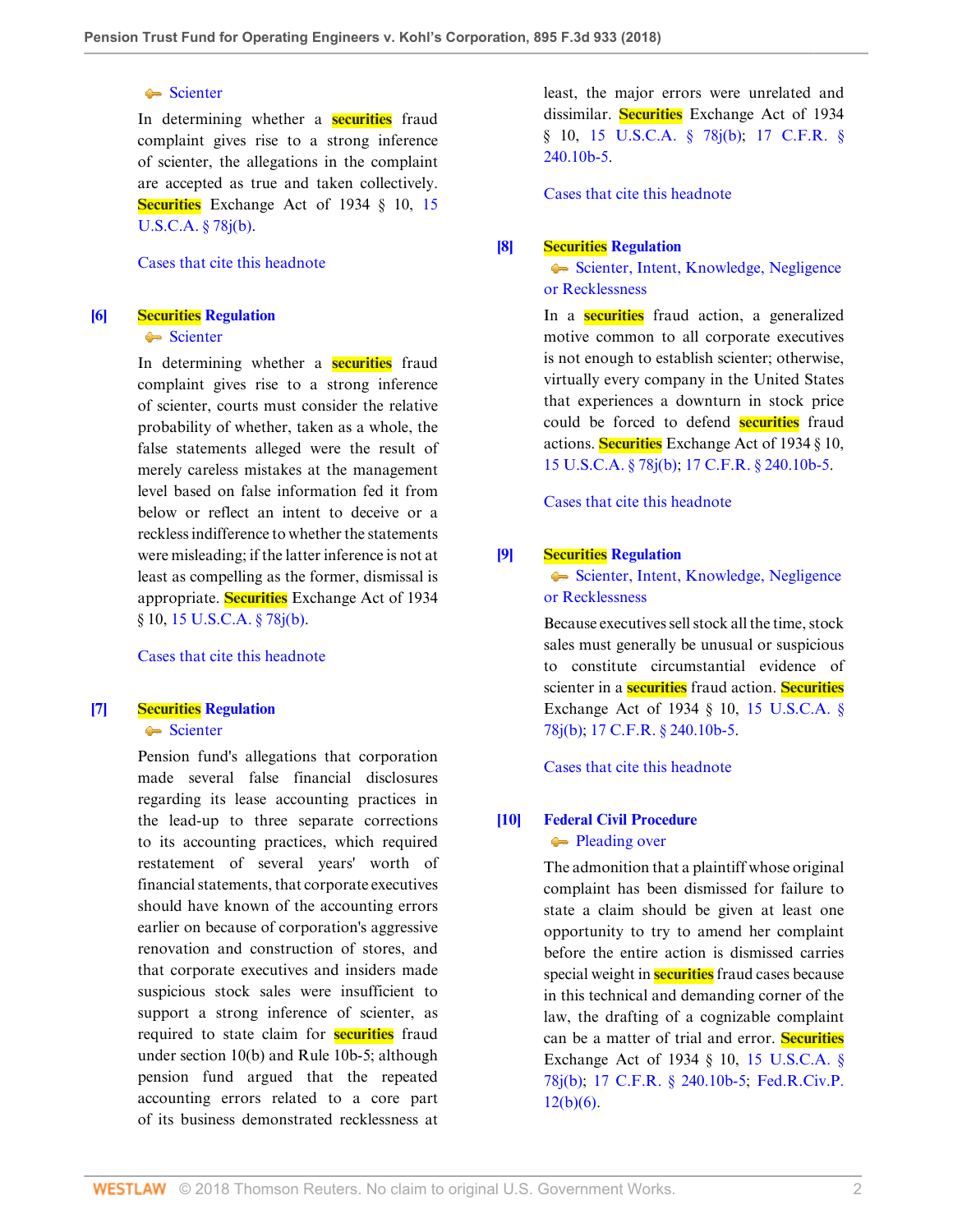[Cases that cite this headnote](http://www.westlaw.com/Link/RelatedInformation/DocHeadnoteLink?docGuid=Ie706b960891b11e8a5b89e7029628dd3&headnoteId=204499854601020180810035924&originationContext=document&vr=3.0&rs=cblt1.0&transitionType=CitingReferences&contextData=(sc.Search))

# <span id="page-2-0"></span>**[\[11\]](#page-6-2) [Federal Civil Procedure](http://www.westlaw.com/Browse/Home/KeyNumber/170A/View.html?docGuid=Ie706b960891b11e8a5b89e7029628dd3&originationContext=document&vr=3.0&rs=cblt1.0&transitionType=DocumentItem&contextData=(sc.Search))**

# **[Effect](http://www.westlaw.com/Browse/Home/KeyNumber/170Ak1837/View.html?docGuid=Ie706b960891b11e8a5b89e7029628dd3&originationContext=document&vr=3.0&rs=cblt1.0&transitionType=DocumentItem&contextData=(sc.Search))**

Amendment of pension fund's **securities** fraud complaint against corporation would have been futile, and thus district court did not abuse its discretion in dismissing pension fund's action with prejudice for failing to adequately allege scienter, even though pension fund had not been given any opportunity to amend its complaint, where pension fund did not take the opportunity to move to alter or amend the judgment or to move for relief from the judgment in order to secure another opportunity in the district court to show what it would have added to the complaint, and pension fund gave no indication before Court of Appeals of what new material it could provide. **Securities** Exchange Act of 1934 § 10, [15 U.S.C.A. §](http://www.westlaw.com/Link/Document/FullText?findType=L&pubNum=1000546&cite=15USCAS78J&originatingDoc=Ie706b960891b11e8a5b89e7029628dd3&refType=SP&originationContext=document&vr=3.0&rs=cblt1.0&transitionType=DocumentItem&contextData=(sc.Search)#co_pp_a83b000018c76) [78j\(b\)](http://www.westlaw.com/Link/Document/FullText?findType=L&pubNum=1000546&cite=15USCAS78J&originatingDoc=Ie706b960891b11e8a5b89e7029628dd3&refType=SP&originationContext=document&vr=3.0&rs=cblt1.0&transitionType=DocumentItem&contextData=(sc.Search)#co_pp_a83b000018c76); [Fed. R. Civ. P. 59\(e\)](http://www.westlaw.com/Link/Document/FullText?findType=L&pubNum=1000600&cite=USFRCPR59&originatingDoc=Ie706b960891b11e8a5b89e7029628dd3&refType=LQ&originationContext=document&vr=3.0&rs=cblt1.0&transitionType=DocumentItem&contextData=(sc.Search)), [60\(b\);](http://www.westlaw.com/Link/Document/FullText?findType=L&pubNum=1000600&cite=USFRCPR60&originatingDoc=Ie706b960891b11e8a5b89e7029628dd3&refType=LQ&originationContext=document&vr=3.0&rs=cblt1.0&transitionType=DocumentItem&contextData=(sc.Search)) [17 C.F.R.](http://www.westlaw.com/Link/Document/FullText?findType=L&pubNum=1000547&cite=17CFRS240.10B-5&originatingDoc=Ie706b960891b11e8a5b89e7029628dd3&refType=LQ&originationContext=document&vr=3.0&rs=cblt1.0&transitionType=DocumentItem&contextData=(sc.Search)) [§ 240.10b-5](http://www.westlaw.com/Link/Document/FullText?findType=L&pubNum=1000547&cite=17CFRS240.10B-5&originatingDoc=Ie706b960891b11e8a5b89e7029628dd3&refType=LQ&originationContext=document&vr=3.0&rs=cblt1.0&transitionType=DocumentItem&contextData=(sc.Search)).

[Cases that cite this headnote](http://www.westlaw.com/Link/RelatedInformation/DocHeadnoteLink?docGuid=Ie706b960891b11e8a5b89e7029628dd3&headnoteId=204499854601120180810035924&originationContext=document&vr=3.0&rs=cblt1.0&transitionType=CitingReferences&contextData=(sc.Search))

# <span id="page-2-1"></span>**[\[12\]](#page-7-0) [Federal Civil Procedure](http://www.westlaw.com/Browse/Home/KeyNumber/170A/View.html?docGuid=Ie706b960891b11e8a5b89e7029628dd3&originationContext=document&vr=3.0&rs=cblt1.0&transitionType=DocumentItem&contextData=(sc.Search))**

# **[Pleading over](http://www.westlaw.com/Browse/Home/KeyNumber/170Ak1838/View.html?docGuid=Ie706b960891b11e8a5b89e7029628dd3&originationContext=document&vr=3.0&rs=cblt1.0&transitionType=DocumentItem&contextData=(sc.Search))**

A district court does not abuse its discretion by denying a motion for leave to amend when the plaintiff fails to establish that the proposed amendment would cure the deficiencies identified in the earlier complaint.

[Cases that cite this headnote](http://www.westlaw.com/Link/RelatedInformation/DocHeadnoteLink?docGuid=Ie706b960891b11e8a5b89e7029628dd3&headnoteId=204499854601220180810035924&originationContext=document&vr=3.0&rs=cblt1.0&transitionType=CitingReferences&contextData=(sc.Search))

#### <span id="page-2-2"></span>**[\[13\]](#page-7-1) [Federal Courts](http://www.westlaw.com/Browse/Home/KeyNumber/170B/View.html?docGuid=Ie706b960891b11e8a5b89e7029628dd3&originationContext=document&vr=3.0&rs=cblt1.0&transitionType=DocumentItem&contextData=(sc.Search))**

## [Reversal or Vacation of Judgment in](http://www.westlaw.com/Browse/Home/KeyNumber/170Bk3772/View.html?docGuid=Ie706b960891b11e8a5b89e7029628dd3&originationContext=document&vr=3.0&rs=cblt1.0&transitionType=DocumentItem&contextData=(sc.Search)) [General](http://www.westlaw.com/Browse/Home/KeyNumber/170Bk3772/View.html?docGuid=Ie706b960891b11e8a5b89e7029628dd3&originationContext=document&vr=3.0&rs=cblt1.0&transitionType=DocumentItem&contextData=(sc.Search))

Reversal of a district court's denial of a motion to amend a complaint is inappropriate if the plaintiff cannot identify how it would cure defects in its complaint.

#### [Cases that cite this headnote](http://www.westlaw.com/Link/RelatedInformation/DocHeadnoteLink?docGuid=Ie706b960891b11e8a5b89e7029628dd3&headnoteId=204499854601320180810035924&originationContext=document&vr=3.0&rs=cblt1.0&transitionType=CitingReferences&contextData=(sc.Search))

**\*935** Appeal from the United States District Court for the Eastern District of Wisconsin. No. 13-CV-1159—**[J. P.](http://www.westlaw.com/Link/Document/FullText?findType=h&pubNum=176284&cite=0240234601&originatingDoc=Ie706b960891b11e8a5b89e7029628dd3&refType=RQ&originationContext=document&vr=3.0&rs=cblt1.0&transitionType=DocumentItem&contextData=(sc.Search)) [Stadtmueller](http://www.westlaw.com/Link/Document/FullText?findType=h&pubNum=176284&cite=0240234601&originatingDoc=Ie706b960891b11e8a5b89e7029628dd3&refType=RQ&originationContext=document&vr=3.0&rs=cblt1.0&transitionType=DocumentItem&contextData=(sc.Search))**, *Judge*.

#### **Attorneys and Law Firms**

Joseph D. Daley, Attorney, ROBBINS GELLER RUDMAN & DOWD LLP, San Diego, CA, [Joseph](http://www.westlaw.com/Link/Document/FullText?findType=h&pubNum=176284&cite=0357144101&originatingDoc=Ie706b960891b11e8a5b89e7029628dd3&refType=RQ&originationContext=document&vr=3.0&rs=cblt1.0&transitionType=DocumentItem&contextData=(sc.Search)) [Russello](http://www.westlaw.com/Link/Document/FullText?findType=h&pubNum=176284&cite=0357144101&originatingDoc=Ie706b960891b11e8a5b89e7029628dd3&refType=RQ&originationContext=document&vr=3.0&rs=cblt1.0&transitionType=DocumentItem&contextData=(sc.Search)), Attorney, ROBBINS GELLER RUDMAN & DOWD LLP, Melville, NY, for Plaintiffs–Appellants.

[Robert J. Giuffra, Jr.,](http://www.westlaw.com/Link/Document/FullText?findType=h&pubNum=176284&cite=0193743201&originatingDoc=Ie706b960891b11e8a5b89e7029628dd3&refType=RQ&originationContext=document&vr=3.0&rs=cblt1.0&transitionType=DocumentItem&contextData=(sc.Search)) [Maya Krugman](http://www.westlaw.com/Link/Document/FullText?findType=h&pubNum=176284&cite=0435483301&originatingDoc=Ie706b960891b11e8a5b89e7029628dd3&refType=RQ&originationContext=document&vr=3.0&rs=cblt1.0&transitionType=DocumentItem&contextData=(sc.Search)), [Matthew](http://www.westlaw.com/Link/Document/FullText?findType=h&pubNum=176284&cite=0320970401&originatingDoc=Ie706b960891b11e8a5b89e7029628dd3&refType=RQ&originationContext=document&vr=3.0&rs=cblt1.0&transitionType=DocumentItem&contextData=(sc.Search)) [Alexander Schwartz,](http://www.westlaw.com/Link/Document/FullText?findType=h&pubNum=176284&cite=0320970401&originatingDoc=Ie706b960891b11e8a5b89e7029628dd3&refType=RQ&originationContext=document&vr=3.0&rs=cblt1.0&transitionType=DocumentItem&contextData=(sc.Search)) Attorneys, SULLIVAN & CROMWELL LLP, New York, NY, [John L. Kirtley](http://www.westlaw.com/Link/Document/FullText?findType=h&pubNum=176284&cite=0113621501&originatingDoc=Ie706b960891b11e8a5b89e7029628dd3&refType=RQ&originationContext=document&vr=3.0&rs=cblt1.0&transitionType=DocumentItem&contextData=(sc.Search)), [Howard A. Pollack,](http://www.westlaw.com/Link/Document/FullText?findType=h&pubNum=176284&cite=0188019201&originatingDoc=Ie706b960891b11e8a5b89e7029628dd3&refType=RQ&originationContext=document&vr=3.0&rs=cblt1.0&transitionType=DocumentItem&contextData=(sc.Search)) Attorneys, GODFREY & KAHN S.C., Milwaukee, WI, for Defendants–Appellees.

Before [Wood](http://www.westlaw.com/Link/Document/FullText?findType=h&pubNum=176284&cite=0248033701&originatingDoc=Ie706b960891b11e8a5b89e7029628dd3&refType=RQ&originationContext=document&vr=3.0&rs=cblt1.0&transitionType=DocumentItem&contextData=(sc.Search)), Chief Judge, and [Rovner](http://www.westlaw.com/Link/Document/FullText?findType=h&pubNum=176284&cite=0201329001&originatingDoc=Ie706b960891b11e8a5b89e7029628dd3&refType=RQ&originationContext=document&vr=3.0&rs=cblt1.0&transitionType=DocumentItem&contextData=(sc.Search)) and [Hamilton](http://www.westlaw.com/Link/Document/FullText?findType=h&pubNum=176284&cite=0184945601&originatingDoc=Ie706b960891b11e8a5b89e7029628dd3&refType=RQ&originationContext=document&vr=3.0&rs=cblt1.0&transitionType=DocumentItem&contextData=(sc.Search)), Circuit Judges.

## **Opinion**

[Wood](http://www.westlaw.com/Link/Document/FullText?findType=h&pubNum=176284&cite=0248033701&originatingDoc=Ie706b960891b11e8a5b89e7029628dd3&refType=RQ&originationContext=document&vr=3.0&rs=cblt1.0&transitionType=DocumentItem&contextData=(sc.Search)), Chief Judge.

In September 2011, Kohl's Corporation announced that it was correcting several years of its financial filings because of multiple lease accounting errors. Hard on the heels of that announcement came a putative class action complaint. The plaintiffs, led by the Pension Trust Fund for Operating Engineers, allege that Kohl's and two of its executives defrauded investors by publishing false and misleading information in the lead-up to the corrections. (For ease of exposition, we refer to the putative class as the Pension Fund.) The Pension Fund took the position that one can infer that the defendants knew that these statements were false or recklessly disregarded that possibility at the time they were made, because Kohl's recently had made similar lease accounting errors. Despite those earlier errors, it was pursuing aggressive investments in its leased properties, and at the same time, company insiders sold considerable amounts of stock.

The district court dismissed the complaint for failure to meet the enhanced pleading requirements for *scienter* imposed by the Private **Securities** Litigation Reform Act (PSLRA). The court entered that dismissal with prejudice, declining to give the Pension Fund even one opportunity to amend to cure the defects. The Pension Fund now appeals both the dismissal of the complaint and the district court's decision to enter it with prejudice. Because **\*936**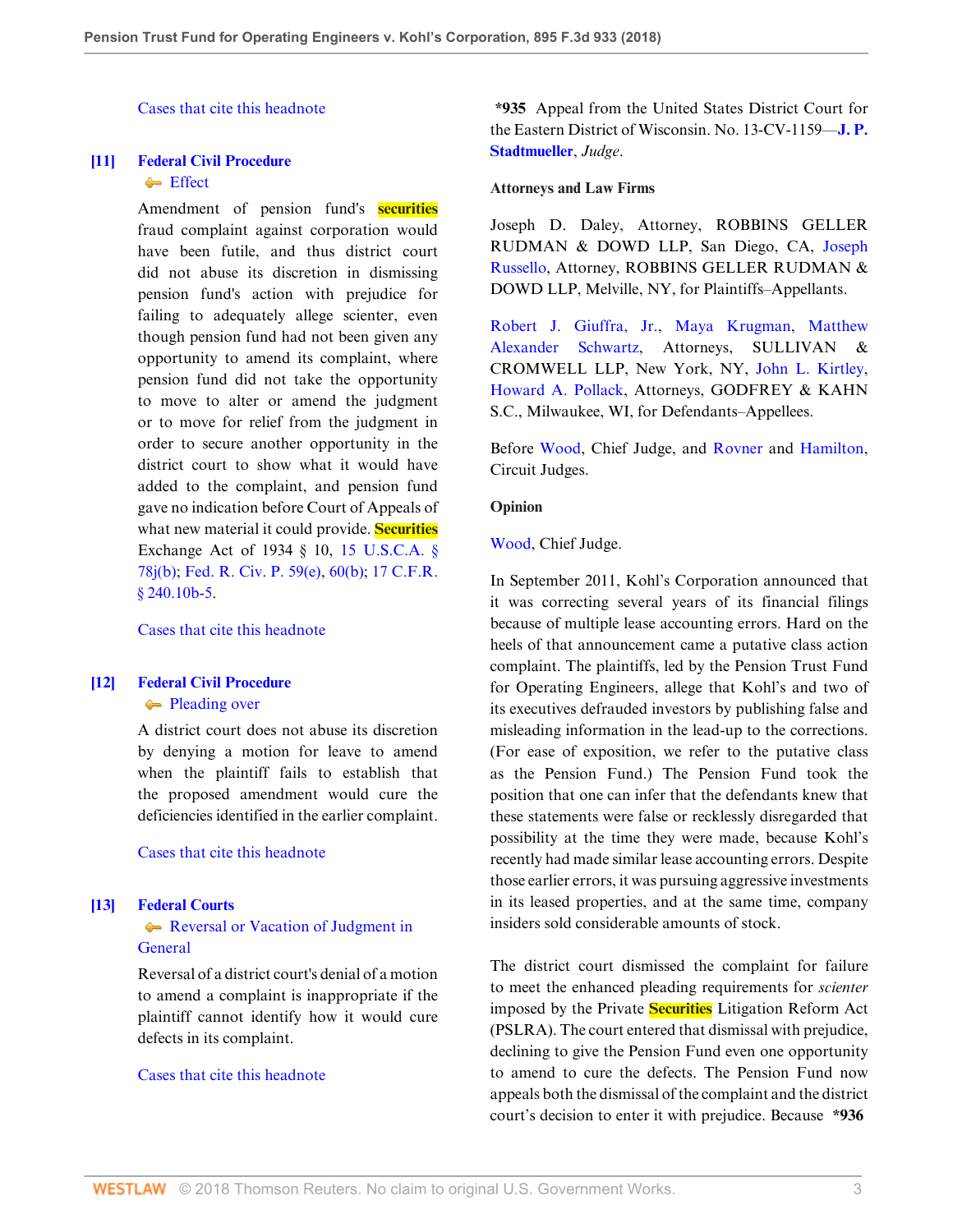the first complaint fell short and the Pension Fund has not been able to suggest how an amendment might help, we affirm.

#### **I**

Kohl's runs over one thousand department stores across the United States. About 65 percent of those stores are leased—a fact that makes lease obligations a significant component of Kohl's financial picture. The treatment of those leases has caused Kohl's accountants and external auditors some trouble in recent years. The company was forced to adjust its accounting practices three times —in 2005, 2010, and 2011—to bring its books in line with generally accepted accounting principles ("GAAP"). The first and third of these corrections were material and required the restatement of several years' worth of financial statements. The second was comparatively minor and required an adjustment to income in one quarter. The Pension Fund asserts that these recurring lease accounting errors show that Kohl's, its CEO Kevin Mansell, and its CFO Wesley McDonald were at least reckless in overseeing the company's lease accounting practices by the time of the second and third corrections. Specifically, the Pension Fund contends that purchasers of Kohl's stock from February 26, 2009, to September 13, 2011 (the "class period"), were defrauded by knowing or reckless false statements in Kohl's financial reports.

The Pension Fund advanced two theories of liability in the district court: **securities** fraud in violation of section 10(b) of the **Securities** Exchange Act of 1934, [15 U.S.C. § 78j\(b\)](http://www.westlaw.com/Link/Document/FullText?findType=L&pubNum=1000546&cite=15USCAS78J&originatingDoc=Ie706b960891b11e8a5b89e7029628dd3&refType=RB&originationContext=document&vr=3.0&rs=cblt1.0&transitionType=DocumentItem&contextData=(sc.Search)#co_pp_a83b000018c76), and SEC Rule 10b-5, [17 C.F.R. § 240.10b-5,](http://www.westlaw.com/Link/Document/FullText?findType=L&pubNum=1000547&cite=17CFRS240.10B-5&originatingDoc=Ie706b960891b11e8a5b89e7029628dd3&refType=LQ&originationContext=document&vr=3.0&rs=cblt1.0&transitionType=DocumentItem&contextData=(sc.Search)) against all defendants, and "controlling person" liability under section 20(a) of the **Securities** Exchange Act, [15 U.S.C.](http://www.westlaw.com/Link/Document/FullText?findType=L&pubNum=1000546&cite=15USCAS78T&originatingDoc=Ie706b960891b11e8a5b89e7029628dd3&refType=RB&originationContext=document&vr=3.0&rs=cblt1.0&transitionType=DocumentItem&contextData=(sc.Search)#co_pp_8b3b0000958a4) [§ 78t\(a\),](http://www.westlaw.com/Link/Document/FullText?findType=L&pubNum=1000546&cite=15USCAS78T&originatingDoc=Ie706b960891b11e8a5b89e7029628dd3&refType=RB&originationContext=document&vr=3.0&rs=cblt1.0&transitionType=DocumentItem&contextData=(sc.Search)#co_pp_8b3b0000958a4) against Mansell and McDonald. We can limit our discussion to section 10(b) and Rule 10b-5, because a violation of those provisions is necessary to support a violation of section 20(a). *[Pugh v. Tribune Co.](http://www.westlaw.com/Link/Document/FullText?findType=Y&serNum=2015659094&pubNum=0000506&originatingDoc=Ie706b960891b11e8a5b89e7029628dd3&refType=RP&fi=co_pp_sp_506_693&originationContext=document&vr=3.0&rs=cblt1.0&transitionType=DocumentItem&contextData=(sc.Search)#co_pp_sp_506_693)*, 521 F.3d [686, 693 \(7th Cir. 2008\).](http://www.westlaw.com/Link/Document/FullText?findType=Y&serNum=2015659094&pubNum=0000506&originatingDoc=Ie706b960891b11e8a5b89e7029628dd3&refType=RP&fi=co_pp_sp_506_693&originationContext=document&vr=3.0&rs=cblt1.0&transitionType=DocumentItem&contextData=(sc.Search)#co_pp_sp_506_693)

<span id="page-3-1"></span><span id="page-3-0"></span>**[\[1](#page-0-0)] [\[2](#page-0-1)]** To state a claim under section 10(b), a plaintiff must plead "(1) a material misrepresentation or omission by the defendant; (2) *scienter*; (3) a connection between the misrepresentation or omission and the purchase or sale of a **security**; (4) reliance upon the misrepresentation or omission; (5) economic loss; and (6) loss causation." *[Id.](http://www.westlaw.com/Link/Document/FullText?findType=Y&serNum=2015659094&pubNum=0000506&originatingDoc=Ie706b960891b11e8a5b89e7029628dd3&refType=RP&originationContext=document&vr=3.0&rs=cblt1.0&transitionType=DocumentItem&contextData=(sc.Search))* We can narrow our focus even further, for the *scienter*

element is the only point of dispute between the parties. We review the sufficiency of *scienter* pleadings *de novo*. *[Id.](http://www.westlaw.com/Link/Document/FullText?findType=Y&serNum=2015659094&pubNum=0000506&originatingDoc=Ie706b960891b11e8a5b89e7029628dd3&refType=RP&fi=co_pp_sp_506_692&originationContext=document&vr=3.0&rs=cblt1.0&transitionType=DocumentItem&contextData=(sc.Search)#co_pp_sp_506_692)* [at 692.](http://www.westlaw.com/Link/Document/FullText?findType=Y&serNum=2015659094&pubNum=0000506&originatingDoc=Ie706b960891b11e8a5b89e7029628dd3&refType=RP&fi=co_pp_sp_506_692&originationContext=document&vr=3.0&rs=cblt1.0&transitionType=DocumentItem&contextData=(sc.Search)#co_pp_sp_506_692)

<span id="page-3-3"></span><span id="page-3-2"></span>**[\[3](#page-0-2)] [\[4\]](#page-0-3)** *Scienter* pleadings in **securities** fraud class actions must satisfy a heightened standard of plausibility. Through the PSLRA, Congress requires that plaintiffs "state *with particularity* facts giving rise to a *strong inference* that the defendant acted with the required state of mind." 15 U.S.C.  $\S$  78u-4(b)(2)(A) (emphasis added). For a case under section 10(b), that state of mind is "an intent to deceive, demonstrated by knowledge of the statement's falsity or reckless disregard of a substantial risk that the statement is false." *[Higginbotham v. Baxter](http://www.westlaw.com/Link/Document/FullText?findType=Y&serNum=2012793883&pubNum=0000506&originatingDoc=Ie706b960891b11e8a5b89e7029628dd3&refType=RP&fi=co_pp_sp_506_756&originationContext=document&vr=3.0&rs=cblt1.0&transitionType=DocumentItem&contextData=(sc.Search)#co_pp_sp_506_756) Int'l, Inc.*[, 495 F.3d 753, 756 \(7th Cir. 2007\).](http://www.westlaw.com/Link/Document/FullText?findType=Y&serNum=2012793883&pubNum=0000506&originatingDoc=Ie706b960891b11e8a5b89e7029628dd3&refType=RP&fi=co_pp_sp_506_756&originationContext=document&vr=3.0&rs=cblt1.0&transitionType=DocumentItem&contextData=(sc.Search)#co_pp_sp_506_756)

<span id="page-3-5"></span><span id="page-3-4"></span>**[\[5](#page-0-4)] [\[6\]](#page-1-1)** The Supreme Court has told us that a complaint gives rise to a strong inference of *scienter* "only if a reasonable person would deem the inference of scienter cogent and at least as compelling as any opposing inference one could draw from the facts alleged." *[Tellabs,](http://www.westlaw.com/Link/Document/FullText?findType=Y&serNum=2012518448&pubNum=0000708&originatingDoc=Ie706b960891b11e8a5b89e7029628dd3&refType=RP&originationContext=document&vr=3.0&rs=cblt1.0&transitionType=DocumentItem&contextData=(sc.Search)) [Inc. v. Makor Issues & Rights, Ltd.](http://www.westlaw.com/Link/Document/FullText?findType=Y&serNum=2012518448&pubNum=0000708&originatingDoc=Ie706b960891b11e8a5b89e7029628dd3&refType=RP&originationContext=document&vr=3.0&rs=cblt1.0&transitionType=DocumentItem&contextData=(sc.Search))*, 551 U.S. 308, 324, [127 S.Ct. 2499, 168 L.Ed.2d 179 \(2007\).](http://www.westlaw.com/Link/Document/FullText?findType=Y&serNum=2012518448&pubNum=0000708&originatingDoc=Ie706b960891b11e8a5b89e7029628dd3&refType=RP&originationContext=document&vr=3.0&rs=cblt1.0&transitionType=DocumentItem&contextData=(sc.Search)) In making this determination, the allegations in the complaint "are accepted as true and taken collectively." *Id.* [at](http://www.westlaw.com/Link/Document/FullText?findType=Y&serNum=2012518448&pubNum=0000708&originatingDoc=Ie706b960891b11e8a5b89e7029628dd3&refType=RP&originationContext=document&vr=3.0&rs=cblt1.0&transitionType=DocumentItem&contextData=(sc.Search)) [326, 127 S.Ct. 2499](http://www.westlaw.com/Link/Document/FullText?findType=Y&serNum=2012518448&pubNum=0000708&originatingDoc=Ie706b960891b11e8a5b89e7029628dd3&refType=RP&originationContext=document&vr=3.0&rs=cblt1.0&transitionType=DocumentItem&contextData=(sc.Search)). We must consider the relative **\*937** probability of whether, taken as a whole, the false statements alleged here were "the result of merely careless mistakes at the management level based on false information fed it from below" or reflect "an intent to deceive or a reckless indifference to whether the statements were misleading." *[Makor Issues & Rights, Ltd. v. Tellabs](http://www.westlaw.com/Link/Document/FullText?findType=Y&serNum=2014754943&pubNum=0000506&originatingDoc=Ie706b960891b11e8a5b89e7029628dd3&refType=RP&fi=co_pp_sp_506_709&originationContext=document&vr=3.0&rs=cblt1.0&transitionType=DocumentItem&contextData=(sc.Search)#co_pp_sp_506_709) Inc.*[, 513 F.3d 702, 709 \(7th Cir. 2008\)](http://www.westlaw.com/Link/Document/FullText?findType=Y&serNum=2014754943&pubNum=0000506&originatingDoc=Ie706b960891b11e8a5b89e7029628dd3&refType=RP&fi=co_pp_sp_506_709&originationContext=document&vr=3.0&rs=cblt1.0&transitionType=DocumentItem&contextData=(sc.Search)#co_pp_sp_506_709). If the latter inference is not at least as compelling as the former, dismissal is appropriate.

#### **II**

Most of the Pension Fund's complaint recounts the details of the accounting errors and Kohl's financial restatements, but both sides argue that we need not wade too deeply into those details. The Pension Fund insists that because Kohl's repeatedly made lease accounting errors, something is up—where there's smoke, there's fire. But this inference depends on how (dis)similar the errors are. Kohl's counters that technical accounting errors such as these are well below the pay grade of its executives. But leases are a significant part of Kohl's financial picture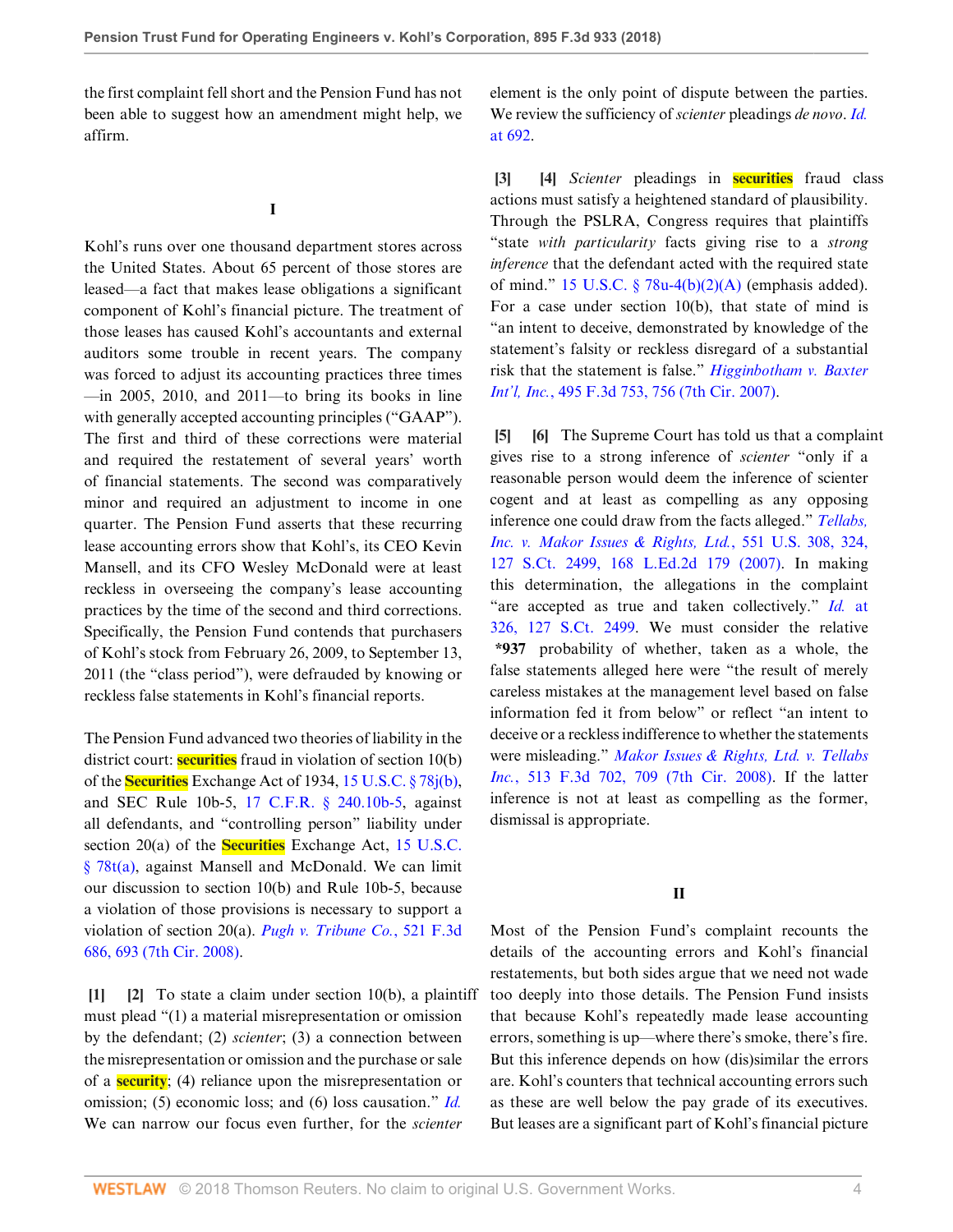that cannot be expected to evade executive knowledge altogether. See *[S. Ferry LP, No. 2 v. Killinger](http://www.westlaw.com/Link/Document/FullText?findType=Y&serNum=2016936038&pubNum=0000506&originatingDoc=Ie706b960891b11e8a5b89e7029628dd3&refType=RP&fi=co_pp_sp_506_784&originationContext=document&vr=3.0&rs=cblt1.0&transitionType=DocumentItem&contextData=(sc.Search)#co_pp_sp_506_784)*, 542 [F.3d 776, 784 \(9th Cir. 2008\)](http://www.westlaw.com/Link/Document/FullText?findType=Y&serNum=2016936038&pubNum=0000506&originatingDoc=Ie706b960891b11e8a5b89e7029628dd3&refType=RP&fi=co_pp_sp_506_784&originationContext=document&vr=3.0&rs=cblt1.0&transitionType=DocumentItem&contextData=(sc.Search)#co_pp_sp_506_784) (concluding that a "coreoperations inference" can support *scienter* after *[Tellabs](http://www.westlaw.com/Link/Document/FullText?findType=Y&serNum=2012518448&pubNum=0000780&originatingDoc=Ie706b960891b11e8a5b89e7029628dd3&refType=RP&originationContext=document&vr=3.0&rs=cblt1.0&transitionType=DocumentItem&contextData=(sc.Search))* ). We decline to take either simplistic approach. *[Tellabs](http://www.westlaw.com/Link/Document/FullText?findType=Y&serNum=2012518448&pubNum=0000780&originatingDoc=Ie706b960891b11e8a5b89e7029628dd3&refType=RP&originationContext=document&vr=3.0&rs=cblt1.0&transitionType=DocumentItem&contextData=(sc.Search))*'s repeated emphasis on looking at the facts "holistically" tells us that we must do more. [551 U.S. at 326, 127](http://www.westlaw.com/Link/Document/FullText?findType=Y&serNum=2012518448&pubNum=0000708&originatingDoc=Ie706b960891b11e8a5b89e7029628dd3&refType=RP&originationContext=document&vr=3.0&rs=cblt1.0&transitionType=DocumentItem&contextData=(sc.Search)) [S.Ct. 2499.](http://www.westlaw.com/Link/Document/FullText?findType=Y&serNum=2012518448&pubNum=0000708&originatingDoc=Ie706b960891b11e8a5b89e7029628dd3&refType=RP&originationContext=document&vr=3.0&rs=cblt1.0&transitionType=DocumentItem&contextData=(sc.Search)) To apply the PSLRA meaningfully, we must dig deeper into the accounting and other allegations the Pension Fund has raised. After we have done this, we step back to look at what inferences can be drawn from the evidence as a whole.

A

As detailed in the complaint, all three sets of errors were announced through SEC filings accompanied by press releases and on at least one occasion, an investor conference call. The first restatement came on February 22, 2005. Kohl's announced that it was adjusting the period over which its lease obligations were reported. GAAP does not allow firms simply to record lease obligations when they are paid; rather, firms must record start and end dates that reflect the economic reality of the lease. As part of the restatement, Kohl's adjusted how it calculated both the start and the end of lease terms. Previously, Kohl's had fixed the start of each lease term as the date when it began making payments; as revised, it would set the start as the earlier of the date of first payment or first possession of the building. Similarly, Kohl's formerly set the end of the term at the conclusion of the initial non-cancelable lease term; as revised, it would recognize the lease through the *expected* term, including some cancelable option periods. These changes required Kohl's to restate its financial statements from 1998 through the third quarter of 2004.

Kohl's next set of accounting adjustments came in the fall of 2010. The company first identified the errors in November, before publicizing its final adjustments in December. These adjustments concerned (again) the start dates of the lease terms. It seems that Kohl's may have overcorrected in 2005. Kohl's had used the date of first possession as the start date for some leases even though the obligation to pay rent began earlier, contrary to its 2005 disclosures. Additionally, Kohl's adjusted depreciation expenses across the terms of some leases and corrected miscategorized incentive payments from landlords. Together, these changes were not material to past financial statements, but they resulted in a \$50 million adjustment to income in the third quarter of 2010.

**\*938** Finally, in August 2011 Kohl's announced that it had discovered another round of accounting errors. These errors were of a different type. This time, Kohl's had failed to reclassify many of its operating leases as capital leases after making significant investments in the affected stores. Operating leases have no impact on the balance sheet. Rental payments are expensed, the rented property is not counted as an asset, and future rent payments are not recognized as liability. By contrast, capital leases have a significant effect on the balance sheet. The leased property is recognized as an asset and future rent obligations as liabilities. Rental payments are treated not as a rental expense, but instead as a combination of depreciation expense and interest expense.

These changes were significant—indeed, firms will often go to great lengths to keep their financial obligations off the balance sheet. See Paul B.W. Miller & Paul R. Bahnson, *Off-Balance-Sheet Financing: Holy Grail or Holey Pail?*, ACCT. TODAY (Oct. 11, 2010), https://www.accountingtoday.com/news/offbalance-sheet-financing-holy-grail-or-holey-pail-

AT55794 ("Managers strive after [off-balance-sheet financing] like the Holy Grail...."); but see Tom Petruno, *Why Corporate Leasing Practices Deserve More Respect*, UCLA ANDERSON REV. (Apr. 4, 2018), https://www.anderson.ucla.edu/faculty-andresearch/anderson-review/leasing (arguing that reforms to operating lease rules "may be targeting an accounting abuse that is more imagined than real"). Whatever the firm's preference, GAAP requires leases to be categorized as capital when the economic reality of the arrangement makes the lessee more like the owner.

Simplifying the requirements somewhat, capital-lease treatment is required if ownership transfers to the tenant at the end of the term, if the tenant has the right to purchase the property well below its value, or if the term of the lease or lease payments amount to a significant portion of the property's value. In Kohl's case, McDonald suggested that Kohl's "strategies in negotiating leases and in renovating and constructing stores" created "ongoing financial interest[s]" in the leased buildings that warranted capital-lease treatment. "Material weaknesses" in its financial reporting "controls and procedures," however,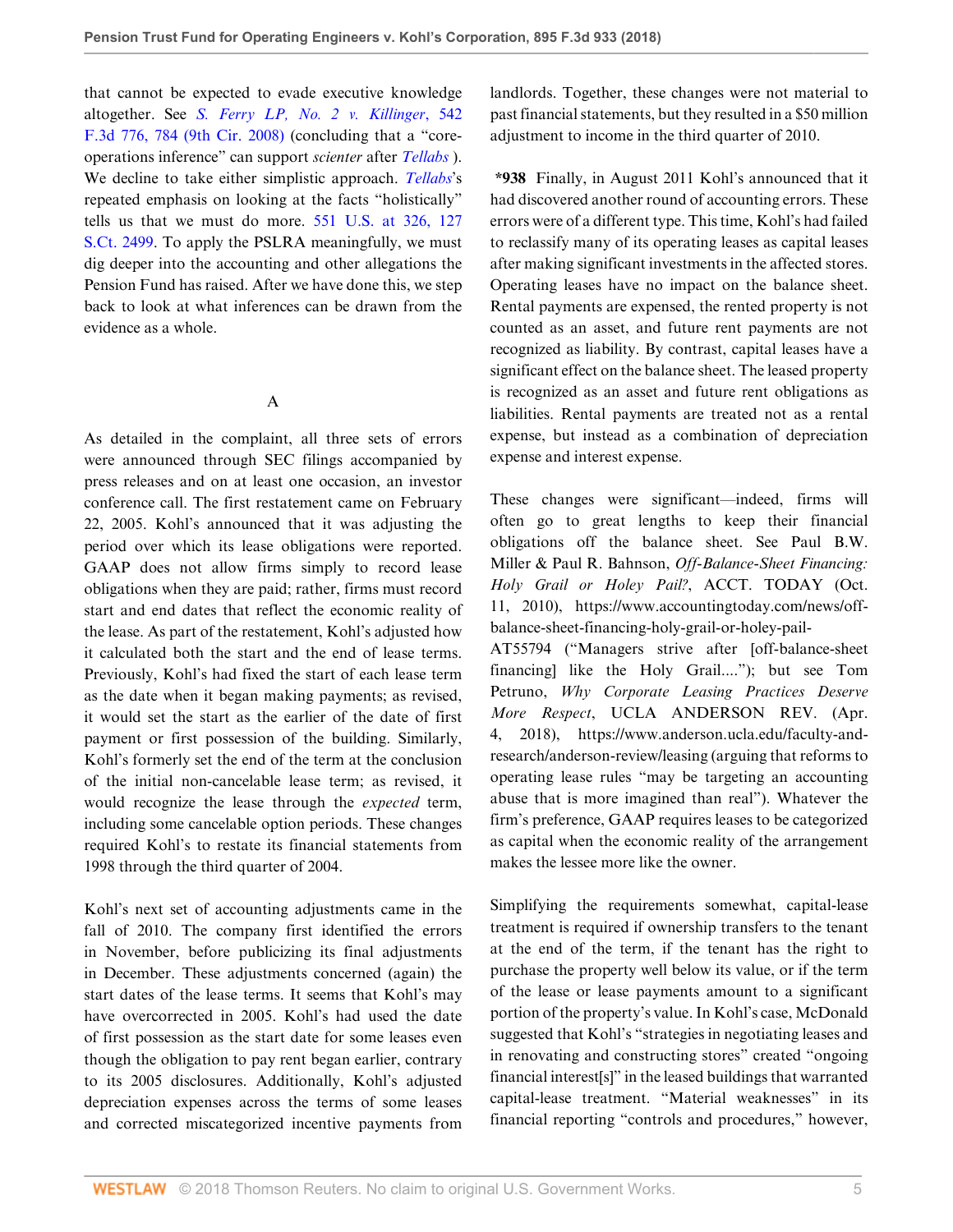allowed these misclassifications to go unnoticed. The next month, Kohl's restated its financial disclosures from 2006 through the second quarter of 2011, with large effects on Kohl's balance sheet, but relatively minor effects elsewhere. According to the Pension Fund, Kohl's had understated its liabilities from about 26 to 39 percent annually and its assets from about 9 to 12 percent annually as a result of these errors.

The complaint supplements this chronology of accounting mistakes and corrections with some additional allegations supporting *scienter*. First, it alleges that Kohl's leasing strategies should have put its executives on alert for potential lease accounting issues. By aggressively "renovating and constructing stores," Kohl's should have known that capital-lease treatment was appropriate earlier on. Second, the Pension Fund finds highly suspicious a number of stock sales by Mansell, McDonald, and other company insiders. Mansell sold 138,000 shares for \$7,676,400 in September 2009. McDonald sold 7,000 shares for \$412,000 in September and October 2009, and 2,000 shares for \$112,500 in November 2010. Seven other insiders also sold significant numbers of shares during the class period. The Pension Fund argues that these sales underscore that Mansell and McDonald knew that Kohl's financial statements were false or misleading when they were published.

#### **\*939** B

<span id="page-5-0"></span>**[\[7](#page-1-0)]** Taking these facts together, the Pension Fund has made a strong case that many of Kohl's disclosures regarding its lease accounting practices turned out to be false. But that is not enough. The facts must also give rise to a strong inference of *scienter*. The complaint fails in this regard if it is more likely that the errors resulted from "careless mistakes at the management level" than from "an intent to deceive or a reckless indifference to whether the statements were misleading." *[Makor Issues &](http://www.westlaw.com/Link/Document/FullText?findType=Y&serNum=2014754943&pubNum=0000506&originatingDoc=Ie706b960891b11e8a5b89e7029628dd3&refType=RP&fi=co_pp_sp_506_709&originationContext=document&vr=3.0&rs=cblt1.0&transitionType=DocumentItem&contextData=(sc.Search)#co_pp_sp_506_709) Rights*[, 513 F.3d at 709.](http://www.westlaw.com/Link/Document/FullText?findType=Y&serNum=2014754943&pubNum=0000506&originatingDoc=Ie706b960891b11e8a5b89e7029628dd3&refType=RP&fi=co_pp_sp_506_709&originationContext=document&vr=3.0&rs=cblt1.0&transitionType=DocumentItem&contextData=(sc.Search)#co_pp_sp_506_709) In contrast with the complaint's exhaustive account of the facts of Kohl's accounting mishaps, the Pension Fund gives us very few facts that would point either toward or away from *scienter*. This lack of connective tissue is determinative in this case. See *Tellabs*[, 551 U.S. at 326, 127 S.Ct. 2499](http://www.westlaw.com/Link/Document/FullText?findType=Y&serNum=2012518448&pubNum=0000708&originatingDoc=Ie706b960891b11e8a5b89e7029628dd3&refType=RP&originationContext=document&vr=3.0&rs=cblt1.0&transitionType=DocumentItem&contextData=(sc.Search)) (noting that "omissions and ambiguities count against inferring scienter").

WESTLAW © 2018 Thomson Reuters. No claim to original U.S. Government Works. 66

The Pension Fund argues that its strongest evidence of *scienter* is that Kohl's made similar and significant accounting errors in 2005, 2010, and 2011 related to a core part of its business. But these errors are not as similar as the Pension Fund suggests. True, one error from 2005 recurred in 2010 (misstating the start date of the lease), but that error led to a relatively minor restatement. The errors leading to major restatements in 2011 were wholly unrelated to the problems of 2005. The classification of leases and the length of lease terms implicate different lease accounting rules and affect firms' financial statements in very different ways. Shifting start or end dates moves expenses from one period to another, affecting net income across periods. The classification of leases, meanwhile, has its primary effect on the balance sheet. The impact and considerations are quite different, even if both involve leases.

The Pension Fund tries to overcome the differences between the 2005 and 2011 restatements by arguing that the 2010 and 2011 restatements should be taken as one. The representations in October and November 2010 that the changes would not be material are false, they say, because the 2011 problems were already known. The problem with this theory is that not only is the complaint devoid of evidence to support it—there is actually evidence in the complaint undermining it. On June 28, 2011, just over a month before the 2011 lease accounting errors were discovered, Kohl's announced that it had secured a \$1 billion credit agreement requiring a comprehensive review of its books. Without allegations of facts suggesting otherwise, the temporal proximity of these events suggests that an innocent explanation is more likely: the accounting errors were discovered during the comprehensive review mandated by contract. To the extent that making the same error again and again suggests recklessness, rather than negligence, the Pension Fund has failed to tell us why these errors are so alike as to make the recklessness inference at least as compelling as any other.

<span id="page-5-1"></span>**[\[8](#page-1-2)]** That the defendants were employing aggressive investment strategies in their leased properties is similarly of no help to the Pension Fund. Perhaps a reasonable person should have realized that the number of capital leases on Kohl's balance sheet should have increased as these investments were made. But the allegations do nothing to show why it was reckless, rather than just negligent, that Kohl's executives did not realize that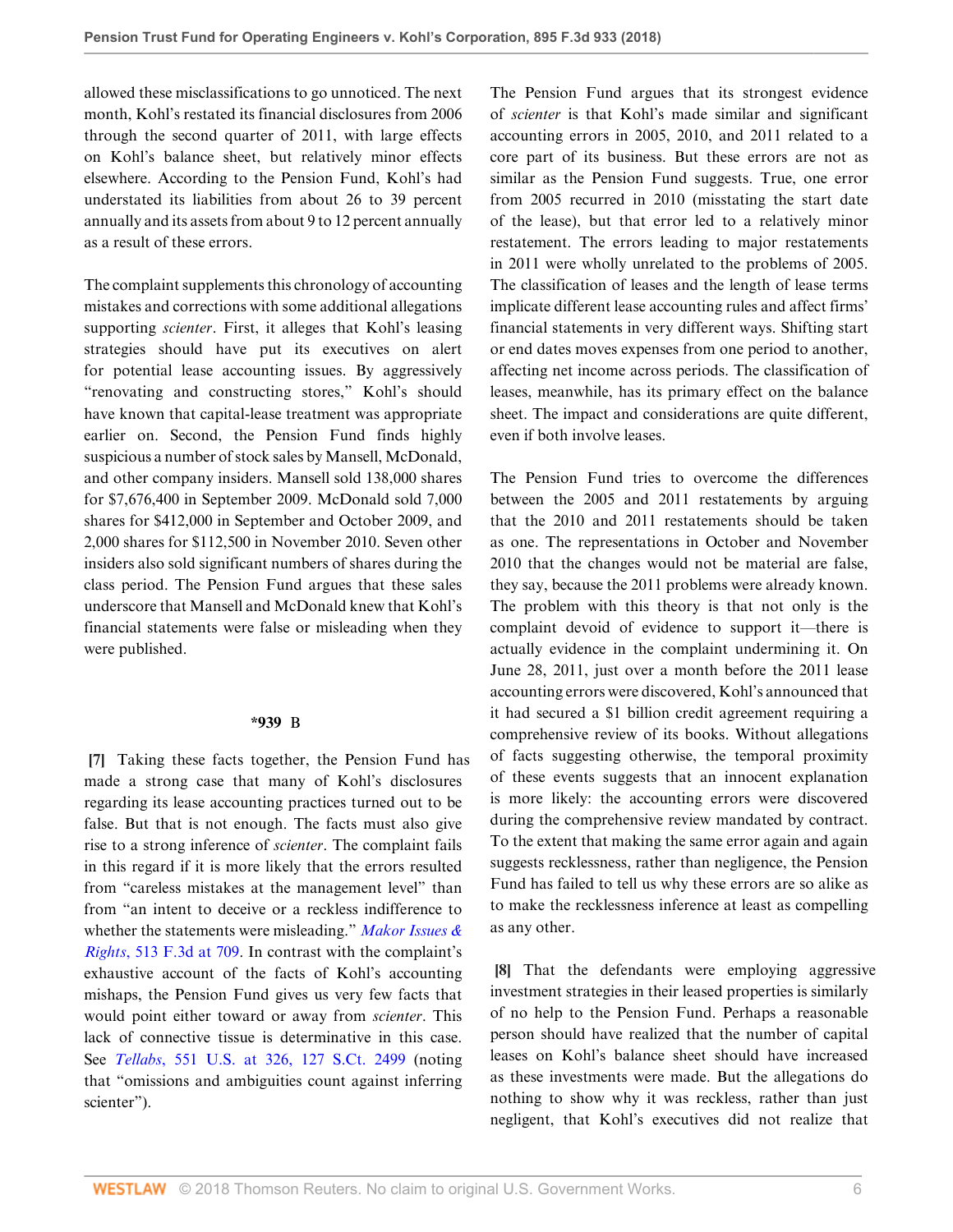something was amiss. Perhaps the executives had a motive to pretend nothing was amiss (though even that does not seem beyond dispute, as they might equally have wanted the most accurate financial picture possible), but a generalized motive common **\*940** to all corporate executives is not enough to establish *scienter*. Otherwise, "virtually every company in the United States that experiences a downturn in stock price could be forced to defend **securities** fraud actions." *[Zucco Partners, LLC](http://www.westlaw.com/Link/Document/FullText?findType=Y&serNum=2017861926&pubNum=0000506&originatingDoc=Ie706b960891b11e8a5b89e7029628dd3&refType=RP&fi=co_pp_sp_506_1005&originationContext=document&vr=3.0&rs=cblt1.0&transitionType=DocumentItem&contextData=(sc.Search)#co_pp_sp_506_1005) v. Digimarc Corp.*[, 552 F.3d 981, 1005 \(9th Cir. 2009\)](http://www.westlaw.com/Link/Document/FullText?findType=Y&serNum=2017861926&pubNum=0000506&originatingDoc=Ie706b960891b11e8a5b89e7029628dd3&refType=RP&fi=co_pp_sp_506_1005&originationContext=document&vr=3.0&rs=cblt1.0&transitionType=DocumentItem&contextData=(sc.Search)#co_pp_sp_506_1005) (quoting *[Lipton v. Pathogenesis Corp.](http://www.westlaw.com/Link/Document/FullText?findType=Y&serNum=2002196456&pubNum=0000506&originatingDoc=Ie706b960891b11e8a5b89e7029628dd3&refType=RP&fi=co_pp_sp_506_1038&originationContext=document&vr=3.0&rs=cblt1.0&transitionType=DocumentItem&contextData=(sc.Search)#co_pp_sp_506_1038)*, 284 F.3d 1027, [1038 \(9th Cir. 2002\)](http://www.westlaw.com/Link/Document/FullText?findType=Y&serNum=2002196456&pubNum=0000506&originatingDoc=Ie706b960891b11e8a5b89e7029628dd3&refType=RP&fi=co_pp_sp_506_1038&originationContext=document&vr=3.0&rs=cblt1.0&transitionType=DocumentItem&contextData=(sc.Search)#co_pp_sp_506_1038) ). It is quite possible that Kohl's accountants or external auditors knew they were pushing the boundaries of GAAP to keep leases off the balance sheet, but their knowledge is immaterial to the *scienter* of those making the statements. See *[Makor Issues &](http://www.westlaw.com/Link/Document/FullText?findType=Y&serNum=2014754943&pubNum=0000506&originatingDoc=Ie706b960891b11e8a5b89e7029628dd3&refType=RP&fi=co_pp_sp_506_708&originationContext=document&vr=3.0&rs=cblt1.0&transitionType=DocumentItem&contextData=(sc.Search)#co_pp_sp_506_708) Rights*[, 513 F.3d at 708–09.](http://www.westlaw.com/Link/Document/FullText?findType=Y&serNum=2014754943&pubNum=0000506&originatingDoc=Ie706b960891b11e8a5b89e7029628dd3&refType=RP&fi=co_pp_sp_506_708&originationContext=document&vr=3.0&rs=cblt1.0&transitionType=DocumentItem&contextData=(sc.Search)#co_pp_sp_506_708) Without more, we cannot say that Kohl's pursuit of aggressive leasehold improvements counsels for or against *scienter*.

<span id="page-6-0"></span>**[\[9](#page-1-3)]** Perhaps suspicious stock sales could tip the balance, but the insider trading allegations in this case do not. "[B]ecause executives sell stock all the time, stock sales must generally be unusual or suspicious to constitute circumstantial evidence of scienter." *Pugh*[, 521 F.3d at](http://www.westlaw.com/Link/Document/FullText?findType=Y&serNum=2015659094&pubNum=0000506&originatingDoc=Ie706b960891b11e8a5b89e7029628dd3&refType=RP&fi=co_pp_sp_506_695&originationContext=document&vr=3.0&rs=cblt1.0&transitionType=DocumentItem&contextData=(sc.Search)#co_pp_sp_506_695) [695](http://www.westlaw.com/Link/Document/FullText?findType=Y&serNum=2015659094&pubNum=0000506&originatingDoc=Ie706b960891b11e8a5b89e7029628dd3&refType=RP&fi=co_pp_sp_506_695&originationContext=document&vr=3.0&rs=cblt1.0&transitionType=DocumentItem&contextData=(sc.Search)#co_pp_sp_506_695). The plaintiffs argue that the sales in this case are suspicious because Mansell and McDonald made no sales at all in the year before the class period or in 2011. But that the individual defendants made sales in 2009 and 2010 but not in 2008 or 2011 is not enough to render the sales unusual. See *[Teachers' Ret. Sys. of La. v. Hunter](http://www.westlaw.com/Link/Document/FullText?findType=Y&serNum=2011492301&pubNum=0000506&originatingDoc=Ie706b960891b11e8a5b89e7029628dd3&refType=RP&fi=co_pp_sp_506_185&originationContext=document&vr=3.0&rs=cblt1.0&transitionType=DocumentItem&contextData=(sc.Search)#co_pp_sp_506_185)*, [477 F.3d 162, 185 \(4th Cir. 2007\)](http://www.westlaw.com/Link/Document/FullText?findType=Y&serNum=2011492301&pubNum=0000506&originatingDoc=Ie706b960891b11e8a5b89e7029628dd3&refType=RP&fi=co_pp_sp_506_185&originationContext=document&vr=3.0&rs=cblt1.0&transitionType=DocumentItem&contextData=(sc.Search)#co_pp_sp_506_185) ("[T]he complaint does not provide defendants' trading patterns outside the class period to permit comparison with their trades within the class period."); *Ronconi v. Larkin*[, 253 F.3d 423, 435](http://www.westlaw.com/Link/Document/FullText?findType=Y&serNum=2001485478&pubNum=0000506&originatingDoc=Ie706b960891b11e8a5b89e7029628dd3&refType=RP&fi=co_pp_sp_506_435&originationContext=document&vr=3.0&rs=cblt1.0&transitionType=DocumentItem&contextData=(sc.Search)#co_pp_sp_506_435) [\(9th Cir. 2001\)](http://www.westlaw.com/Link/Document/FullText?findType=Y&serNum=2001485478&pubNum=0000506&originatingDoc=Ie706b960891b11e8a5b89e7029628dd3&refType=RP&fi=co_pp_sp_506_435&originationContext=document&vr=3.0&rs=cblt1.0&transitionType=DocumentItem&contextData=(sc.Search)#co_pp_sp_506_435) (finding graphs showing trading seven months before and twelve months after the class period insufficient to show trades were suspicious or unusual). Once again, the Pension Fund has given us little to go on. The complaint tells us the date of sale, number of shares, and sale price for each trade, but nothing else. We do not know whether these sales were a high percentage of the individual defendants' holding; we do not know whether the individual defendants sold more shares than they typically would; we do not know if they bought more shares to offset their sales; we have no sense of the typical trading volume of Kohl's shares; and we do not know how Kohl's stock price fluctuated around these sales.

Perhaps we could overlook the complaint's lack of context if the stock sales resembled a smoking gun, but the probative value of stock sales depends greatly on timing. The most significant insider sales in this case were made in September 2009, 14 months before the 2010 corrections were announced and 23 months before the 2011 corrections were announced. These periods are more than long enough for any inference of suspicion to dissipate, at least in the absence of concrete facts suggesting otherwise. See *[In re Harley-Davidson, Inc. Sec.](http://www.westlaw.com/Link/Document/FullText?findType=Y&serNum=2020067701&pubNum=0004637&originatingDoc=Ie706b960891b11e8a5b89e7029628dd3&refType=RP&fi=co_pp_sp_4637_1002&originationContext=document&vr=3.0&rs=cblt1.0&transitionType=DocumentItem&contextData=(sc.Search)#co_pp_sp_4637_1002) Litig.*[, 660 F.Supp.2d 969, 1002 \(E.D. Wis. 2009\);](http://www.westlaw.com/Link/Document/FullText?findType=Y&serNum=2020067701&pubNum=0004637&originatingDoc=Ie706b960891b11e8a5b89e7029628dd3&refType=RP&fi=co_pp_sp_4637_1002&originationContext=document&vr=3.0&rs=cblt1.0&transitionType=DocumentItem&contextData=(sc.Search)#co_pp_sp_4637_1002) *[In re](http://www.westlaw.com/Link/Document/FullText?findType=Y&serNum=2001553619&pubNum=0004637&originatingDoc=Ie706b960891b11e8a5b89e7029628dd3&refType=RP&fi=co_pp_sp_4637_313&originationContext=document&vr=3.0&rs=cblt1.0&transitionType=DocumentItem&contextData=(sc.Search)#co_pp_sp_4637_313) Party City Sec. Litig.*[, 147 F.Supp.2d 282, 313 \(D.N.J.](http://www.westlaw.com/Link/Document/FullText?findType=Y&serNum=2001553619&pubNum=0004637&originatingDoc=Ie706b960891b11e8a5b89e7029628dd3&refType=RP&fi=co_pp_sp_4637_313&originationContext=document&vr=3.0&rs=cblt1.0&transitionType=DocumentItem&contextData=(sc.Search)#co_pp_sp_4637_313) [2001\)](http://www.westlaw.com/Link/Document/FullText?findType=Y&serNum=2001553619&pubNum=0004637&originatingDoc=Ie706b960891b11e8a5b89e7029628dd3&refType=RP&fi=co_pp_sp_4637_313&originationContext=document&vr=3.0&rs=cblt1.0&transitionType=DocumentItem&contextData=(sc.Search)#co_pp_sp_4637_313) ("A broad temporal distance between stock sales and a disclosure of bad news defeats any inference of scienter."). With nothing to indicate that these stock sales were unusual or suspicious, they cannot support an inference of *scienter*.

We have addressed these issues with the complaint one at a time, but we recognize that we need to look at the allegations as a whole. Unfortunately for the Pension Fund, this does not help. Each allegation in the complaint is advanced without any sense of how the dots connect. *[Tellabs](http://www.westlaw.com/Link/Document/FullText?findType=Y&serNum=2012518448&pubNum=0000780&originatingDoc=Ie706b960891b11e8a5b89e7029628dd3&refType=RP&originationContext=document&vr=3.0&rs=cblt1.0&transitionType=DocumentItem&contextData=(sc.Search))* requires that a complaint give rise to a "cogent and compelling" inference of *scienter*. [551 U.S. at 324,](http://www.westlaw.com/Link/Document/FullText?findType=Y&serNum=2012518448&pubNum=0000708&originatingDoc=Ie706b960891b11e8a5b89e7029628dd3&refType=RP&originationContext=document&vr=3.0&rs=cblt1.0&transitionType=DocumentItem&contextData=(sc.Search)) [127 S.Ct. 2499.](http://www.westlaw.com/Link/Document/FullText?findType=Y&serNum=2012518448&pubNum=0000708&originatingDoc=Ie706b960891b11e8a5b89e7029628dd3&refType=RP&originationContext=document&vr=3.0&rs=cblt1.0&transitionType=DocumentItem&contextData=(sc.Search)) The Pension Fund tells us that Kohl's **\*941** made similar, but not identical, lease accounting errors; that it did so while management was pursuing an aggressive store-improvement strategy; and that insiders sold stock during the same period. This could suggest wrongdoing, but it more plausibly suggests negligent oversight of overzealous accounting staff or some other breakdown lower in the corporate hierarchy. The Pension Fund has not taken the extra step to show why these allegations give rise to a strong inference of *scienter*, even considered collectively.

# **III**

<span id="page-6-2"></span><span id="page-6-1"></span>**[\[10](#page-1-4)] [\[11](#page-2-0)]** Although we agree with the district court that the complaint fell short of the PSLRA's requirements, that court was so unimpressed that it entered a dismissal *with* prejudice without further ado and refused to entertain an amended complaint. We repeatedly have said that "a plaintiff whose original complaint has been dismissed under Rule 12(b)(6) should be given at least one opportunity to try to amend her complaint before the entire action is dismissed." *[Runnion ex rel. Runnion](http://www.westlaw.com/Link/Document/FullText?findType=Y&serNum=2036247079&pubNum=0000506&originatingDoc=Ie706b960891b11e8a5b89e7029628dd3&refType=RP&fi=co_pp_sp_506_519&originationContext=document&vr=3.0&rs=cblt1.0&transitionType=DocumentItem&contextData=(sc.Search)#co_pp_sp_506_519)*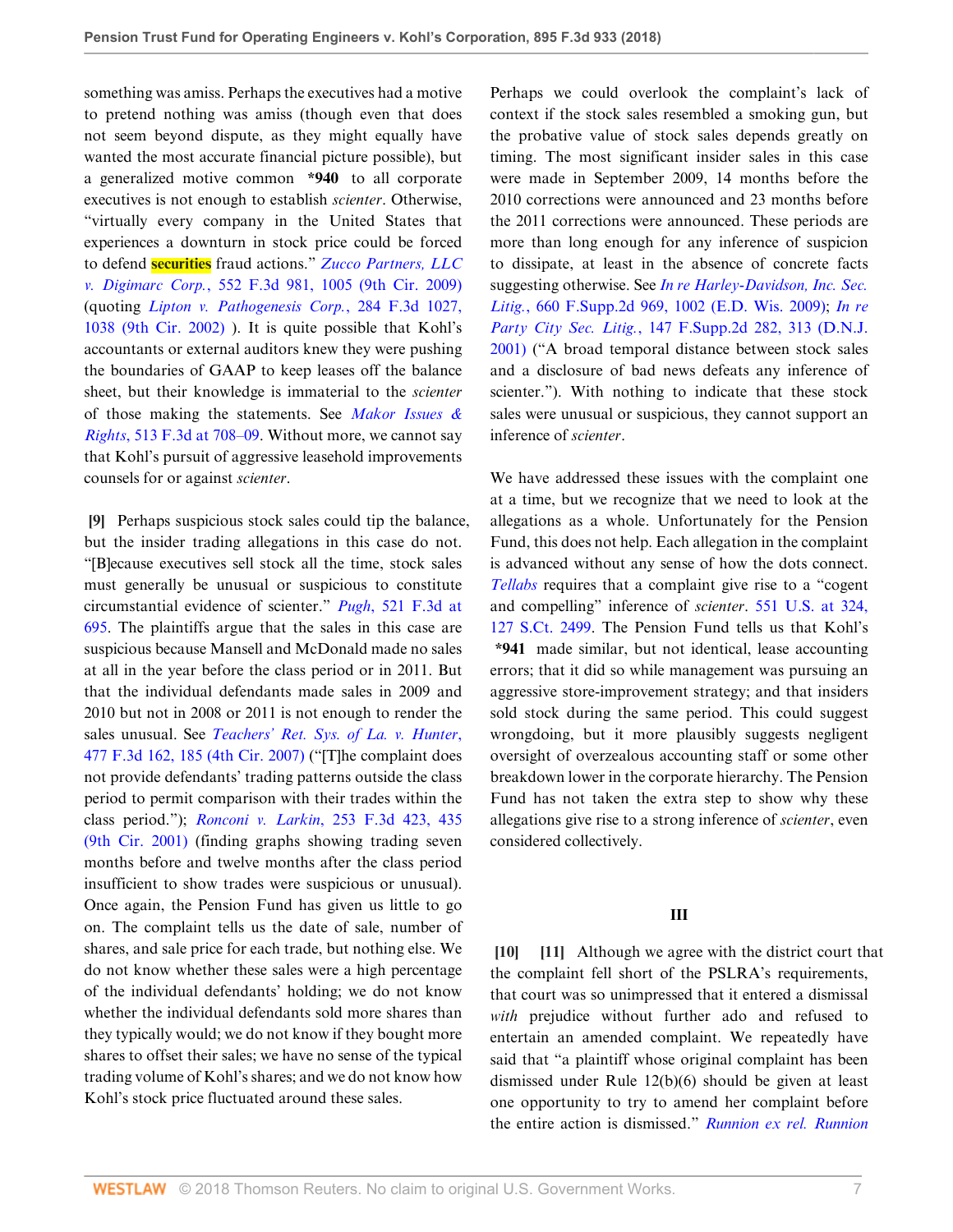*[v. Girl Scouts of Greater Chi. & Nw. Ind.](http://www.westlaw.com/Link/Document/FullText?findType=Y&serNum=2036247079&pubNum=0000506&originatingDoc=Ie706b960891b11e8a5b89e7029628dd3&refType=RP&fi=co_pp_sp_506_519&originationContext=document&vr=3.0&rs=cblt1.0&transitionType=DocumentItem&contextData=(sc.Search)#co_pp_sp_506_519)*, 786 F.3d 510, [519 \(7th Cir. 2015\).](http://www.westlaw.com/Link/Document/FullText?findType=Y&serNum=2036247079&pubNum=0000506&originatingDoc=Ie706b960891b11e8a5b89e7029628dd3&refType=RP&fi=co_pp_sp_506_519&originationContext=document&vr=3.0&rs=cblt1.0&transitionType=DocumentItem&contextData=(sc.Search)#co_pp_sp_506_519) This admonition carries special weight in **securities** fraud cases because "[i]n this technical and demanding corner of the law, the drafting of a cognizable complaint can be a matter of trial and error." *[Eminence](http://www.westlaw.com/Link/Document/FullText?findType=Y&serNum=2003092350&pubNum=0000506&originatingDoc=Ie706b960891b11e8a5b89e7029628dd3&refType=RP&fi=co_pp_sp_506_1052&originationContext=document&vr=3.0&rs=cblt1.0&transitionType=DocumentItem&contextData=(sc.Search)#co_pp_sp_506_1052) Capital, LLC v. Aspeon, Inc.*[, 316 F.3d 1048, 1052 \(9th Cir.](http://www.westlaw.com/Link/Document/FullText?findType=Y&serNum=2003092350&pubNum=0000506&originatingDoc=Ie706b960891b11e8a5b89e7029628dd3&refType=RP&fi=co_pp_sp_506_1052&originationContext=document&vr=3.0&rs=cblt1.0&transitionType=DocumentItem&contextData=(sc.Search)#co_pp_sp_506_1052) [2003\)](http://www.westlaw.com/Link/Document/FullText?findType=Y&serNum=2003092350&pubNum=0000506&originatingDoc=Ie706b960891b11e8a5b89e7029628dd3&refType=RP&fi=co_pp_sp_506_1052&originationContext=document&vr=3.0&rs=cblt1.0&transitionType=DocumentItem&contextData=(sc.Search)#co_pp_sp_506_1052). Our final task is to determine whether the district court abused its discretion through its unusual departure from the standard procedure. *[Foster v. DeLuca](http://www.westlaw.com/Link/Document/FullText?findType=Y&serNum=2017153680&pubNum=0000506&originatingDoc=Ie706b960891b11e8a5b89e7029628dd3&refType=RP&fi=co_pp_sp_506_583&originationContext=document&vr=3.0&rs=cblt1.0&transitionType=DocumentItem&contextData=(sc.Search)#co_pp_sp_506_583)*, 545 F.3d [582, 583 \(7th Cir. 2008\).](http://www.westlaw.com/Link/Document/FullText?findType=Y&serNum=2017153680&pubNum=0000506&originatingDoc=Ie706b960891b11e8a5b89e7029628dd3&refType=RP&fi=co_pp_sp_506_583&originationContext=document&vr=3.0&rs=cblt1.0&transitionType=DocumentItem&contextData=(sc.Search)#co_pp_sp_506_583)

The district court justified dismissal with prejudice because it thought that the court's prior rulings "put the plaintiffs on notice of weaknesses in the amended complaint...." The district court was right that its prior rulings (which were issued by a different presiding judge) identified weaknesses with the complaint, but those weaknesses were unrelated to the reasons for which the complaint was later dismissed. In its order denying the defendants' first motion to dismiss without prejudice for relying too heavily on exhibits, the district court noted "ongoing concerns about the prolixity of the Amended Complaint—sixty-one pages, with 173 numbered paragraphs." Whatever the merits of the district court's criticism, concerns about the complaint's length could not possibly alert the plaintiffs to problems with their *scienter* allegations. If anything, they reasonably might have thought that *more* length was necessary to meet the PSLRA's demanding standards for pleading *scienter*. The district court's earlier criticism thus does not help support the abrupt end of the case.

The defendants argue that the Pension Fund could not have been taken by surprise, because defendants had alerted the plaintiffs to the weaknesses of the complaint. This argument is a non-starter. If briefing in opposition to a motion to dismiss were sufficient basis to deny leave to amend after that motion were granted, there would be little left to the general rule we have just discussed. The only case the defendants cite to the contrary involved denial of leave to amend for the fifth time, when the defects had been identified by the motion to dismiss the second amended complaint. *[Huon v. Denton](http://www.westlaw.com/Link/Document/FullText?findType=Y&serNum=2040295965&pubNum=0000506&originatingDoc=Ie706b960891b11e8a5b89e7029628dd3&refType=RP&fi=co_pp_sp_506_745&originationContext=document&vr=3.0&rs=cblt1.0&transitionType=DocumentItem&contextData=(sc.Search)#co_pp_sp_506_745)*, 841 F.3d [733, 745–46 \(7th Cir. 2016\)](http://www.westlaw.com/Link/Document/FullText?findType=Y&serNum=2040295965&pubNum=0000506&originatingDoc=Ie706b960891b11e8a5b89e7029628dd3&refType=RP&fi=co_pp_sp_506_745&originationContext=document&vr=3.0&rs=cblt1.0&transitionType=DocumentItem&contextData=(sc.Search)#co_pp_sp_506_745). In other words, the plaintiffs in *[Huon](http://www.westlaw.com/Link/Document/FullText?findType=Y&serNum=2040295965&pubNum=0000506&originatingDoc=Ie706b960891b11e8a5b89e7029628dd3&refType=RP&originationContext=document&vr=3.0&rs=cblt1.0&transitionType=DocumentItem&contextData=(sc.Search))* had already amended twice with full knowledge of what the defendants would argue. In the usual case, we look only to decisions of the court to determine whether the plaintiffs knew of faults with their complaint. See *[Gonzalez-Koeneke v. West](http://www.westlaw.com/Link/Document/FullText?findType=Y&serNum=2036588714&pubNum=0000506&originatingDoc=Ie706b960891b11e8a5b89e7029628dd3&refType=RP&fi=co_pp_sp_506_806&originationContext=document&vr=3.0&rs=cblt1.0&transitionType=DocumentItem&contextData=(sc.Search)#co_pp_sp_506_806)*, 791 F.3d 801, 806 (7th

[Cir. 2015\)](http://www.westlaw.com/Link/Document/FullText?findType=Y&serNum=2036588714&pubNum=0000506&originatingDoc=Ie706b960891b11e8a5b89e7029628dd3&refType=RP&fi=co_pp_sp_506_806&originationContext=document&vr=3.0&rs=cblt1.0&transitionType=DocumentItem&contextData=(sc.Search)#co_pp_sp_506_806) (pointing to "the deficiencies **\*942** identified in the court's order granting the motion to dismiss"); *Bausch v. Stryker Corp.*[, 630 F.3d 546, 562 \(7th Cir.](http://www.westlaw.com/Link/Document/FullText?findType=Y&serNum=2024180521&pubNum=0000506&originatingDoc=Ie706b960891b11e8a5b89e7029628dd3&refType=RP&fi=co_pp_sp_506_562&originationContext=document&vr=3.0&rs=cblt1.0&transitionType=DocumentItem&contextData=(sc.Search)#co_pp_sp_506_562) [2010\)](http://www.westlaw.com/Link/Document/FullText?findType=Y&serNum=2024180521&pubNum=0000506&originatingDoc=Ie706b960891b11e8a5b89e7029628dd3&refType=RP&fi=co_pp_sp_506_562&originationContext=document&vr=3.0&rs=cblt1.0&transitionType=DocumentItem&contextData=(sc.Search)#co_pp_sp_506_562) ("But a formal motion for leave to amend was not necessary at the Rule 12(b)(6) stage, and the plaintiff was entitled to wait and see if any pleading problems the court might find could be corrected."). A litigant need not take the opposing side's legal position as gospel; indeed, it frequently would be unwise to do so.

<span id="page-7-1"></span><span id="page-7-0"></span>**[\[12](#page-2-1)] [\[13](#page-2-2)]** Although there are problems with the district court's decision, and better practice might have been to allow one amendment, we find no reversible error here. At bottom, the district court was concerned that amendment would be futile, and the plaintiffs have done nothing before this court to dispel that notion. "[A] district court does not abuse its discretion by denying a motion for leave to amend when the plaintiff fails to establish that the proposed amendment would cure the deficiencies identified in the earlier complaint." *[Gonzalez-Koeneke](http://www.westlaw.com/Link/Document/FullText?findType=Y&serNum=2036588714&pubNum=0000506&originatingDoc=Ie706b960891b11e8a5b89e7029628dd3&refType=RP&fi=co_pp_sp_506_807&originationContext=document&vr=3.0&rs=cblt1.0&transitionType=DocumentItem&contextData=(sc.Search)#co_pp_sp_506_807)*, [791 F.3d at 807.](http://www.westlaw.com/Link/Document/FullText?findType=Y&serNum=2036588714&pubNum=0000506&originatingDoc=Ie706b960891b11e8a5b89e7029628dd3&refType=RP&fi=co_pp_sp_506_807&originationContext=document&vr=3.0&rs=cblt1.0&transitionType=DocumentItem&contextData=(sc.Search)#co_pp_sp_506_807) While the plaintiffs did not have the opportunity to show what they would add before the district court dismissed with prejudice, they have had several opportunities since. They could have moved under [Federal Rule of Civil Procedure 59\(e\)](http://www.westlaw.com/Link/Document/FullText?findType=L&pubNum=1000600&cite=USFRCPR59&originatingDoc=Ie706b960891b11e8a5b89e7029628dd3&refType=LQ&originationContext=document&vr=3.0&rs=cblt1.0&transitionType=DocumentItem&contextData=(sc.Search)) or [60\(b\)](http://www.westlaw.com/Link/Document/FullText?findType=L&pubNum=1000600&cite=USFRCPR60&originatingDoc=Ie706b960891b11e8a5b89e7029628dd3&refType=LQ&originationContext=document&vr=3.0&rs=cblt1.0&transitionType=DocumentItem&contextData=(sc.Search)) for another opportunity in the district court, see *Runnion*[, 786 F.3d](http://www.westlaw.com/Link/Document/FullText?findType=Y&serNum=2036247079&pubNum=0000506&originatingDoc=Ie706b960891b11e8a5b89e7029628dd3&refType=RP&fi=co_pp_sp_506_521&originationContext=document&vr=3.0&rs=cblt1.0&transitionType=DocumentItem&contextData=(sc.Search)#co_pp_sp_506_521) [at 521](http://www.westlaw.com/Link/Document/FullText?findType=Y&serNum=2036247079&pubNum=0000506&originatingDoc=Ie706b960891b11e8a5b89e7029628dd3&refType=RP&fi=co_pp_sp_506_521&originationContext=document&vr=3.0&rs=cblt1.0&transitionType=DocumentItem&contextData=(sc.Search)#co_pp_sp_506_521), or they could have told us what more they would plead in their briefing. They took neither step. We asked at oral argument what the plaintiffs hoped to add if given the opportunity. Again, we were given no indication of what new material the plaintiffs could provide. Reversal is inappropriate if the plaintiff cannot identify how it would cure defects in its complaint. *[Arlin-Golf, LLC v. Vill. of](http://www.westlaw.com/Link/Document/FullText?findType=Y&serNum=2024434806&pubNum=0000506&originatingDoc=Ie706b960891b11e8a5b89e7029628dd3&refType=RP&fi=co_pp_sp_506_823&originationContext=document&vr=3.0&rs=cblt1.0&transitionType=DocumentItem&contextData=(sc.Search)#co_pp_sp_506_823) Arlington Heights*[, 631 F.3d 818, 823 \(7th Cir. 2011\)](http://www.westlaw.com/Link/Document/FullText?findType=Y&serNum=2024434806&pubNum=0000506&originatingDoc=Ie706b960891b11e8a5b89e7029628dd3&refType=RP&fi=co_pp_sp_506_823&originationContext=document&vr=3.0&rs=cblt1.0&transitionType=DocumentItem&contextData=(sc.Search)#co_pp_sp_506_823). The Pension Fund made no such showing in the district court or on appeal and is not entitled to another chance to do so.

## **IV**

The Pension Fund failed adequately to plead *scienter* and has not suggested how it would amend its pleadings to cure this defect. As a result, the judgment of the district court is AFFIRMED.

[Hamilton](http://www.westlaw.com/Link/Document/FullText?findType=h&pubNum=176284&cite=0184945601&originatingDoc=Ie706b960891b11e8a5b89e7029628dd3&refType=RQ&originationContext=document&vr=3.0&rs=cblt1.0&transitionType=DocumentItem&contextData=(sc.Search)), Circuit Judge, concurring.

I join the court's opinion in all respects. I write separately to highlight the interplay of Rule of Professional Conduct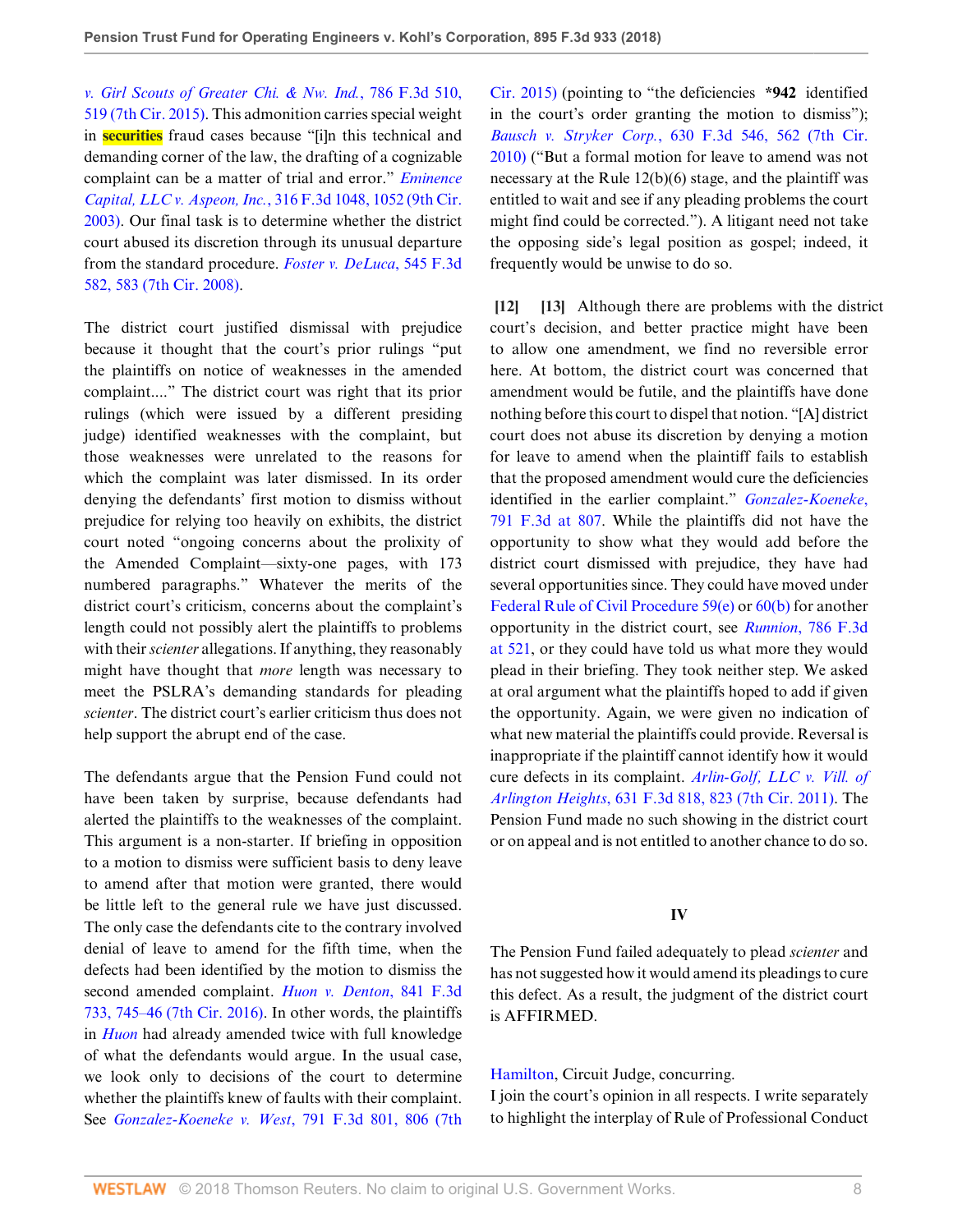4.2 and the demanding pleading standards adopted in the Private **Securities** Litigation Reform Act, and in particular the role of "confidential sources" in pleading a **securities** fraud case. The arguments in this case highlight the need for courts to avoid restricting or punishing plaintiffs' attorneys and investigators from contacting a wide range of current or former employees of a company they are considering suing.

This case arose in Wisconsin, where Kohl's has its headquarters. As adopted by the Wisconsin Supreme Court, Rule of Professional Conduct 4.2(a) provides:

> In representing a client, a lawyer shall not communicate about the subject of the representation with a person the lawyer knows to be represented by another lawyer in the matter, unless the lawyer has the consent of the other lawyer or is authorized to do so by law or a court order.

When a lawyer's client is adverse to an organization, such as a corporation like Kohl's, Rule 4.2(a) governs that lawyer's efforts to obtain information directly from current employees, officers, or directors of the adverse organization, without involving or obtaining consent from counsel for the organization. For those issues, however, the text of the rule does not offer much **\*943** guidance. Comment 7 addresses that problem:

> In the case of a represented organization, this Rule prohibits communications with a constituent of the organization *who supervises, directs or regularly consults with the organization's lawyer concerning the matter* or *has authority to obligate the organization with respect to the matter or whose act or omission in connection with the matter may be imputed to the organization for purposes of civil or criminal liability*. Consent of the organization's lawyer is not required for communication with a former constituent. If a constituent of the organization is represented in the matter by his or her own counsel,

the consent by that counsel to a communication will be sufficient for purposes of this Rule. Compare Rule 3.4(f). In communicating with a current or former constituent of an organization, a lawyer must not use methods of obtaining evidence that violate the legal rights of the organization. See Rule 4.4. (Emphasis added.)

Rule 4.2(a) and comment 7 can be central to plaintiffs' ability to plead a viable claim for **securities** fraud under the PSLRA. As a practical matter, the PSLRA requires plaintiffs' lawyers to conduct extensive pre-complaint investigations. They must investigate without the help of formal discovery tools. As a result, information provided voluntarily by current or former employees may be helpful or even essential for plaintiffs trying to allege fraud, and especially fraudulent scienter, with sufficient particularity. See, e.g., *[Makor Issues & Rights, Ltd. v.](http://www.westlaw.com/Link/Document/FullText?findType=Y&serNum=2014754943&pubNum=0000506&originatingDoc=Ie706b960891b11e8a5b89e7029628dd3&refType=RP&fi=co_pp_sp_506_711&originationContext=document&vr=3.0&rs=cblt1.0&transitionType=DocumentItem&contextData=(sc.Search)#co_pp_sp_506_711) Tellabs Inc*[., 513 F.3d 702, 711 \(7th Cir. 2008\)](http://www.westlaw.com/Link/Document/FullText?findType=Y&serNum=2014754943&pubNum=0000506&originatingDoc=Ie706b960891b11e8a5b89e7029628dd3&refType=RP&fi=co_pp_sp_506_711&originationContext=document&vr=3.0&rs=cblt1.0&transitionType=DocumentItem&contextData=(sc.Search)#co_pp_sp_506_711); *[In re](http://www.westlaw.com/Link/Document/FullText?findType=Y&serNum=2006824880&pubNum=0000506&originatingDoc=Ie706b960891b11e8a5b89e7029628dd3&refType=RP&fi=co_pp_sp_506_1015&originationContext=document&vr=3.0&rs=cblt1.0&transitionType=DocumentItem&contextData=(sc.Search)#co_pp_sp_506_1015) Daou Systems, Inc*[., 411 F.3d 1006, 1015–16 \(9th Cir.](http://www.westlaw.com/Link/Document/FullText?findType=Y&serNum=2006824880&pubNum=0000506&originatingDoc=Ie706b960891b11e8a5b89e7029628dd3&refType=RP&fi=co_pp_sp_506_1015&originationContext=document&vr=3.0&rs=cblt1.0&transitionType=DocumentItem&contextData=(sc.Search)#co_pp_sp_506_1015) [2005\)](http://www.westlaw.com/Link/Document/FullText?findType=Y&serNum=2006824880&pubNum=0000506&originatingDoc=Ie706b960891b11e8a5b89e7029628dd3&refType=RP&fi=co_pp_sp_506_1015&originationContext=document&vr=3.0&rs=cblt1.0&transitionType=DocumentItem&contextData=(sc.Search)#co_pp_sp_506_1015) (reversing in part dismissal where plaintiffs relied on confidential information from current employees and provided sufficient detail); *[Novak v. Kasaks](http://www.westlaw.com/Link/Document/FullText?findType=Y&serNum=2000385476&pubNum=0000506&originatingDoc=Ie706b960891b11e8a5b89e7029628dd3&refType=RP&fi=co_pp_sp_506_313&originationContext=document&vr=3.0&rs=cblt1.0&transitionType=DocumentItem&contextData=(sc.Search)#co_pp_sp_506_313)*, 216 F.3d 300, [313–14 \(2d Cir. 2000\)](http://www.westlaw.com/Link/Document/FullText?findType=Y&serNum=2000385476&pubNum=0000506&originatingDoc=Ie706b960891b11e8a5b89e7029628dd3&refType=RP&fi=co_pp_sp_506_313&originationContext=document&vr=3.0&rs=cblt1.0&transitionType=DocumentItem&contextData=(sc.Search)#co_pp_sp_506_313) (plaintiffs did not need to identify confidential sources in complaint).  $\frac{1}{1}$  $\frac{1}{1}$  $\frac{1}{1}$ 

<span id="page-8-0"></span>Before filing a complaint, plaintiffs' lawyers have no way to compel testimony from the prospective defendant's employees, current or former. Subject to Rule 4.2(a), however, they can reach out to former and current employees and seek information from those willing to provide it voluntarily. Such information can sometimes be critical in defeating a motion to dismiss a complaint. See *Tellabs*[, 513 F.3d at 711–12](http://www.westlaw.com/Link/Document/FullText?findType=Y&serNum=2014754943&pubNum=0000506&originatingDoc=Ie706b960891b11e8a5b89e7029628dd3&refType=RP&fi=co_pp_sp_506_711&originationContext=document&vr=3.0&rs=cblt1.0&transitionType=DocumentItem&contextData=(sc.Search)#co_pp_sp_506_711) (reversing dismissal).

On the other hand, when the plaintiffs' lawyers have *not* obtained information from the defendant's current or former employees, courts can expect the defendant to highlight that point. Kohl's has done just that here, in its brief (pages 3 and 23) and in oral argument.

Fair enough. Plaintiffs are not required to plead information from confidential sources, but they can certainly help build a case, as defense counsel understand very well.